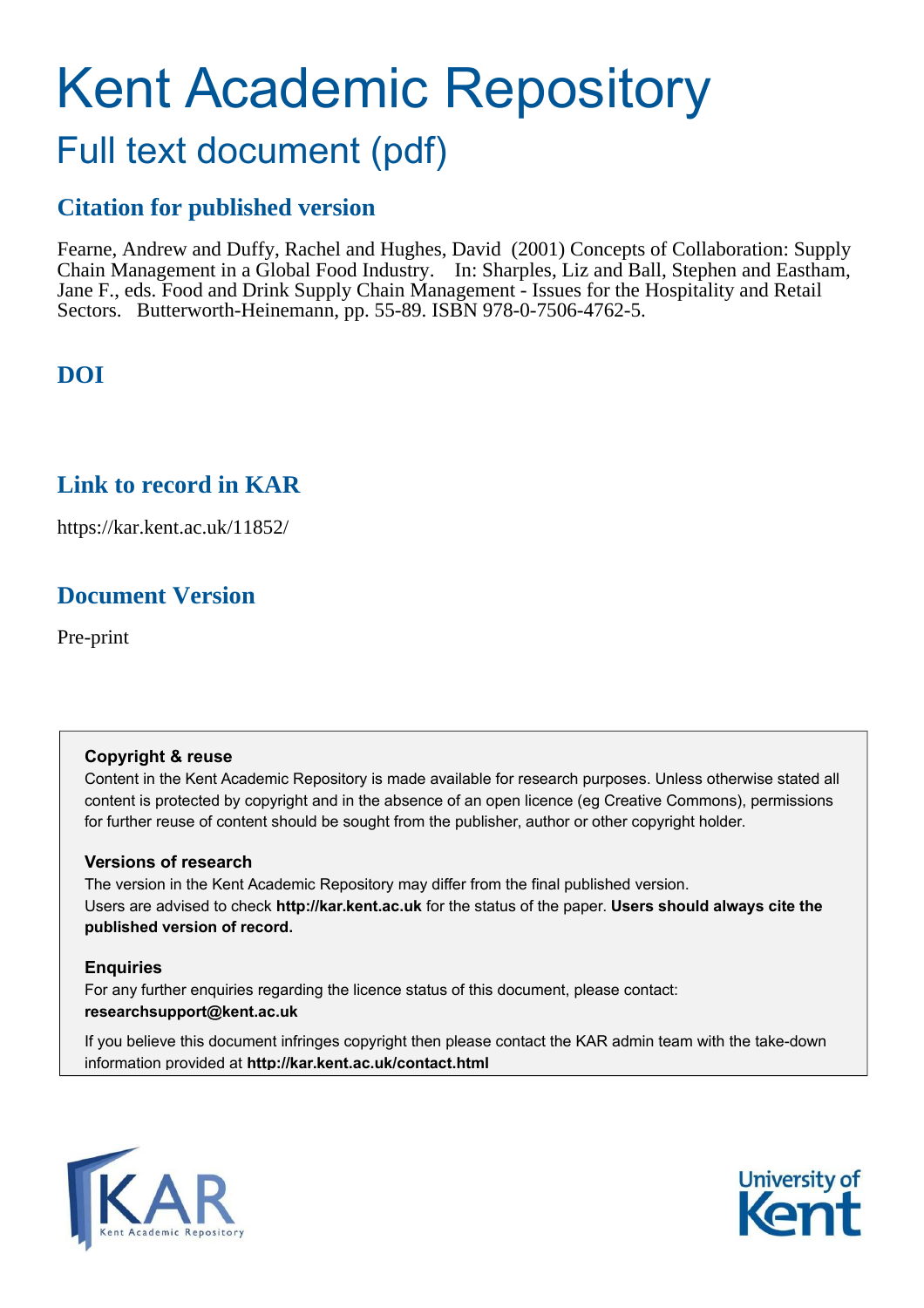#### **CONCEPTS OF COLLABORATION - SUPPLY CHAIN MANAGEMENT IN A GLOBAL FOOD INDUSTRY**

Andrew Fearne, David Hughes & Rachel Duffy

Imperial College at Wye University of London

#### **1. INTRODUCTION**

Less than a decade ago, the days of the giant conglomerate seemed over; they were too big, too complacent and too inflexible. However, the US economy has grown fast since 1992 with many big organisations becoming flatter, less bureaucratic and hierarchical in structure. The big corporation of the 21st Century looks like being a loose alliance, a confederation of small entities, held together by knowledge and competencies, shared values and integrated missions. The edges of these amorphous organisations will become more fuzzy, but, their control, through patents and contractual agreements seems likely to grow. The knowledge economy requires 'big science' and only big corporations with big R&D budgets look likely to be able to afford it. Of course the human brain cannot continue to accommodate an exponential growth of knowledge and the 300 year old explosion of knowledge was flattening off by the 1960s. It is this diminishing returns to Research and Development that means the future belongs to the big corporation with deep pockets.

This chapter is concerned with the battle for supremacy in a food industry in which competition is played on a global field, with fewer, larger, global players battling for market share. The stalemate which results from global retailers confronting global manufacturers has been broken by the introduction of Efficient Consumer Response (ECR) and the realisation that co-operation between trading partners is more effective than confrontation. Traditional inter-firm competition is being superseded by competition between supply chains, as retailers and manufacturers alike seek competitive advantage through strategic supply chain partnerships.

The chapter is in three parts. We begin by looking at the retail sector, the process of globalisation and the emergence of food retailers as the dominant force in the food supply chain. The second part turns to the food manufacturing sector, in pursuit of a strategic response to retailer domination, with particular emphasis on the process of concentration and the changing competitive environment. Supply chain partnerships are explored in part three.

#### **2. THE GLOBALISATION OF GROCERY RETAILING**

The latter half of the  $20<sup>th</sup>$  Century, in both Europe and North America, has seen the emergence of the supermarket as the dominant grocery retail form. The reasons why supermarkets have come to dominate food retailing are not hard to find. The search for convenience in food shopping and consumption, coupled to car ownership, led to the birth of the supermarket. As incomes rose and shoppers sought both convenience and new tastes and stimulation, supermarkets were able to expand the products offered. The invention of the bar code allowed a store to manage thousands of items and their prices and led to 'just-in-time' store replenishment and the ability to carry tens of thousands of individual items. Computeroperated depots and logistical systems integrated store replenishment with consumer demand in a single electronic system. The superstore was born**.**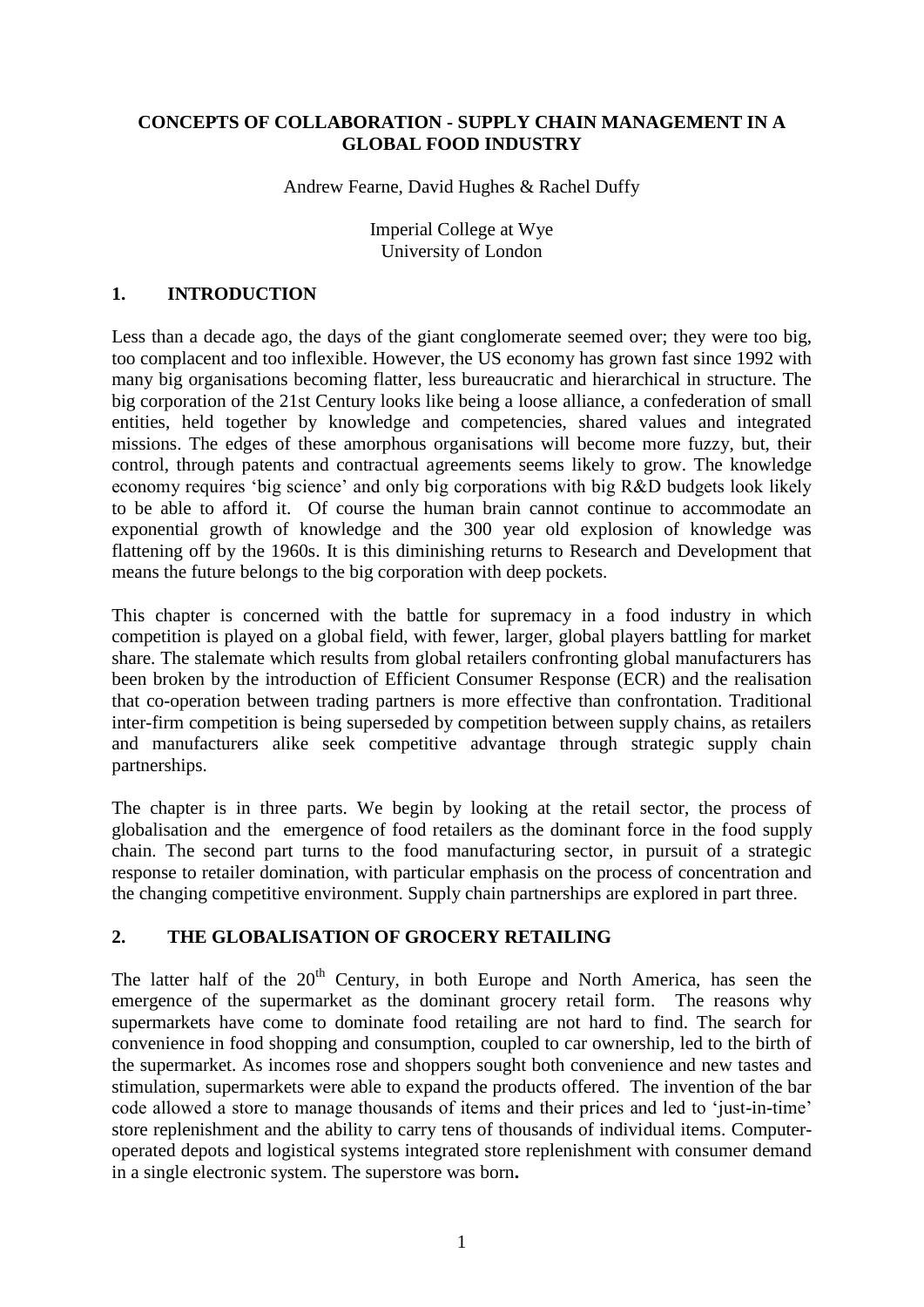The expansion of retailers across European borders has been one characteristic of structural change in industry in general and the food industry in particular (Table 1). Starting slowly in the 1970's, retail firms sought to extend their market territories within Europe. The pace of expansion accelerated in the 1980's and 1990's, with over half of post World War II retail firm moves within Europe being initiated during the 1990's:

|                            | <b>Pre-1980s</b>   | 1980s                 | 1990s                 |
|----------------------------|--------------------|-----------------------|-----------------------|
| Percentage of Cross        | 11                 | 34                    | 55                    |
| <b>Border Retail Moves</b> |                    |                       |                       |
| Top 5 Destinations         | Belgium            | Belgium               | UK.                   |
|                            | France             | Spain                 | Spain                 |
|                            | Austria            | Germany               | Germany               |
|                            | <b>Netherlands</b> | UK.                   | France                |
|                            | Switzerland        | Netherlands           | Czech Rep.            |
| Top 5 Initiators           | UK                 | France                | $I$ <sub>K</sub>      |
|                            | Germany            | UK.                   | France                |
|                            | France             | Germany               | Germany               |
|                            | <b>Netherlands</b> | <b>Outside Europe</b> | <b>Outside Europe</b> |
|                            | Sweden             | Italy                 | <b>Netherlands</b>    |
| <b>Most Active Sectors</b> | Fashion/Footwear   | Fashion/Footwear      | Grocery               |
|                            | Grocery            | Grocery               | Fashion/Footwear      |
|                            |                    | Health/Beauty         | Health/Beauty         |
|                            |                    |                       | Household             |

**Table 1 Retailers' Expansion Across European Borders, pre-1980s to 1997** 

Source: Oxford Institute of Retail Management and James Lang Wooton. 1997. Shopping for New Markets: Retailers Exp*ansion Across Europe's Borders*. Oxford Institute of Retail Management, Templeton College, University of Oxford. November, 1997.

The 1980's was a decade of "border hopping" where firms from many sectors expanded into adjacent markets – fashion retailers were most active in the first half; followed by the French grocery hypermarket companies (e.g. Carrefour) expanding into Spain, Italy and Greece, and German hard discount chains (e.g. Aldi) moving into adjacent countries in the second half. Cross-border alliances between non-competing national grocery retail firms were initiated with the intent of enhancing purchasing power and developing new product sourcing opportunities; for example, the European Retail Alliance/Associated Marketing Services. In North America, Wal-Mart experienced significant sales growth and expanded into Mexico. In South East Asia, Dairy Farm International started to build a strong regional presence;

In Europe, and led by grocery retailers, the "border hopping" accelerated during the 1990's, despite the economic recession early in the decade. With the end of the "Cold War", German and other Northern European retailers expanded into Eastern and Central European countries. Firms from Germany (e.g. Tengelmann), France (e.g. Carrefour), Belgium (e.g. Delhaize Le Lion) and the Netherlands (e.g. Royal Ahold) have taken a global perspective on trading. The major U.K. retailers have had less of an international presence – J Sainsbury in the USA; Tesco faltering in Northern France and, then, acquiring retail businesses in Eastern Europe and Thailand; although, Marks & Spencer had established a network of franchises in selected major European centres in the previous decade;

The late-1990's has seen a flurry of merger and acquisition activity in the grocery retailing sector in North America as traditional supermarket companies restructure to counter the Wal-Mart competitive threat - Wal-Mart, diversifying from its highly successful, but, non-food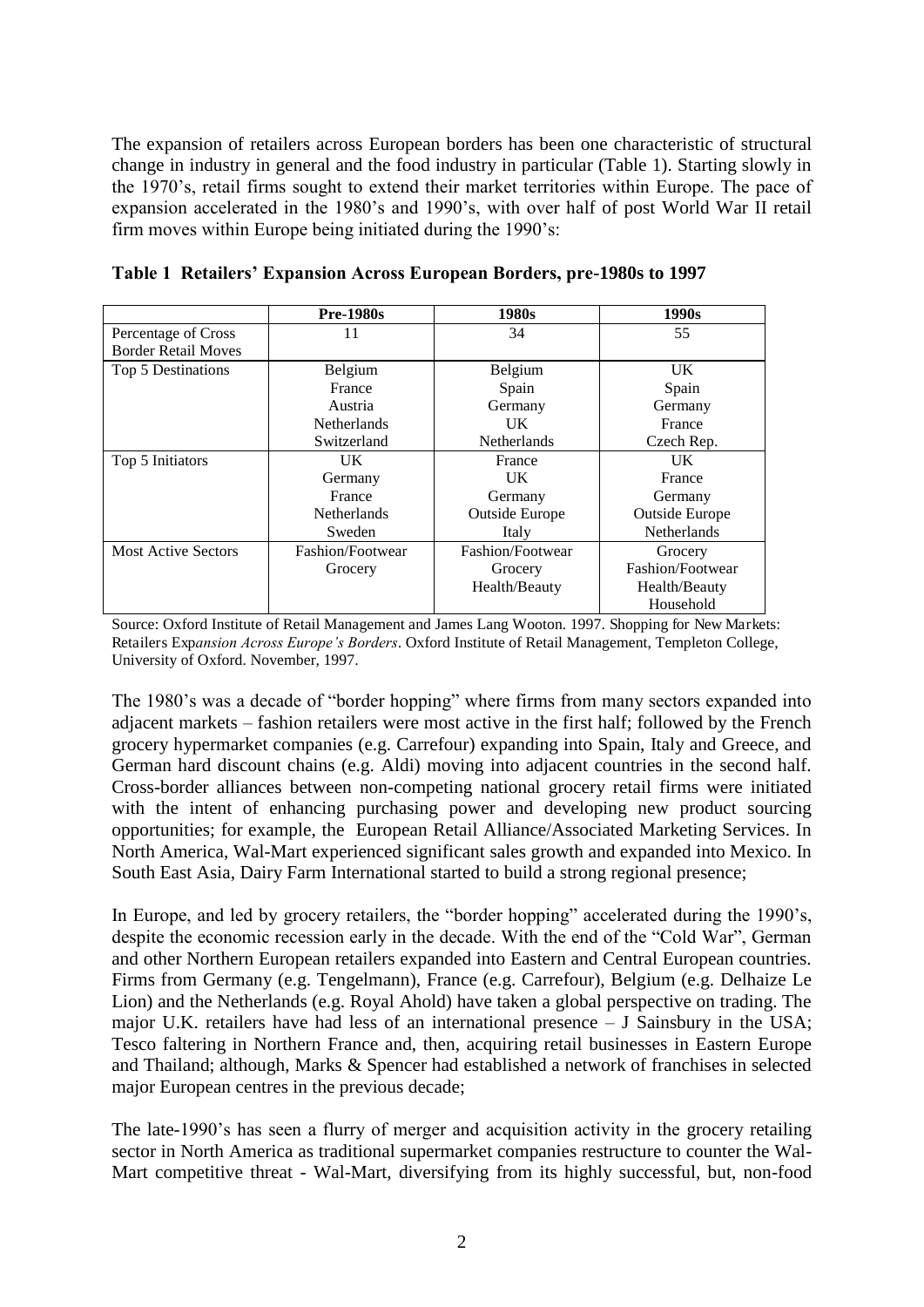product dominated "big shed" (Sam's Club) format, started experimenting with smaller-scale retail formats and a comprehensive grocery product offer in 1998. In late-1997, Safeway took over Vons and, in 1998, Kroger's purchased Fred Meyer. In Canada, Loblaw's acquired Provigo and part of the Oshawa Group, while Sobey's (Empire) purchased the Eastern Canadian parts of Oshawa.

At the end of the Twentieth Century, there are three grocery retail firms – Wal-Mart, Carrefour, and Royal Ahold - who have strikingly similar global aspirations. For example, Royal Ahold's mission statement is "to grow quickly and profitably to become the world's leading supermarket company", a statement that is strikingly similar to that espoused by the other two major international players. However, the three firms have differing views on the preferred format for international expansion (viz. Ahold's supermarkets, Carrefour's hypermarkets, and Wal-Mart's "big shed" Sam's Club and smaller-scale super center formats).

Both "push" and "pull" factors (Table 2) explain the rationale for retail firms seeking to expand internationally. In northern Europe: push factors include the following: economic growth rates are, typically, modest and the population growth rate across the EU, for example, is barely at the replacement rate (average for the EU: 0.2% per annum); if not actually saturated, domestic markets are highly competitive, have a high cost structure, reflecting high labour, construction costs etc., and expansion is constrained by strict planning regulations that seek to control, even curtail, the expansion of out-of-town shopping centres (e.g. Germany, the Netherlands, France and, latterly, the U.K.), and/or competition policy legislation that is designed to protect the interests of consumers and suppliers.

|  |  | Table 2 Factors Explaining Global Expansion Initiatives by Major Grocery Retailers |  |  |  |  |
|--|--|------------------------------------------------------------------------------------|--|--|--|--|
|--|--|------------------------------------------------------------------------------------|--|--|--|--|

| Push                                                      | Pull                                    |
|-----------------------------------------------------------|-----------------------------------------|
| · Market saturation at home                               | • Low retail concentration              |
| · Slow growth at home                                     | · Strong economic growth                |
| Adverse demography                                        | Pre-empt rivals                         |
| · Competitive market place                                | Large population<br>$\cdot$             |
| · High cost structure at home                             | · High population growth                |
| · Strict planning regulations                             | Gain economies of scale                 |
| · Shareholder pressure to grow                            | Relaxed regulatory environment<br>٠     |
| Company ethos to go global                                | Removal of entry barriers<br>$\cdot$    |
| . "Me too or I'll get left behind"                        | Suitable acquisition targets<br>$\cdot$ |
| · Financial markets encourage expansion                   | Favourable cost structure               |
| • Political instability                                   | Diversify to spread risk<br>٠           |
| · Leverage supplier relations                             | Access to new capital<br>٠              |
| Transfer know-how and extend core competencies<br>$\cdot$ | Favourable exchange rates<br>٠          |
|                                                           | Improved international communications   |

Source: Adapted from Oxford Institute of Retail Management and James Lang Wooton. 1997. Shopping for New *Markets: Retailers Expansion Across Europe's B*orders. Oxford Institute of Retail Management, Templeton College, University of Oxford. November, 1997.

Pull factors, in part, are the other side of the coin to the push factors identified above. Retailers seek countries that: have low retail concentration, albeit, with the prospects of high growth in supermarket sales; large populations and high population growth rate; incomes at or above the level that consumers start to discriminate between brands and have the income to exercise choice and in countries where income growth rate is high; and have favourable cost structures (e.g. low labour and construction costs), attractive exchange rates with the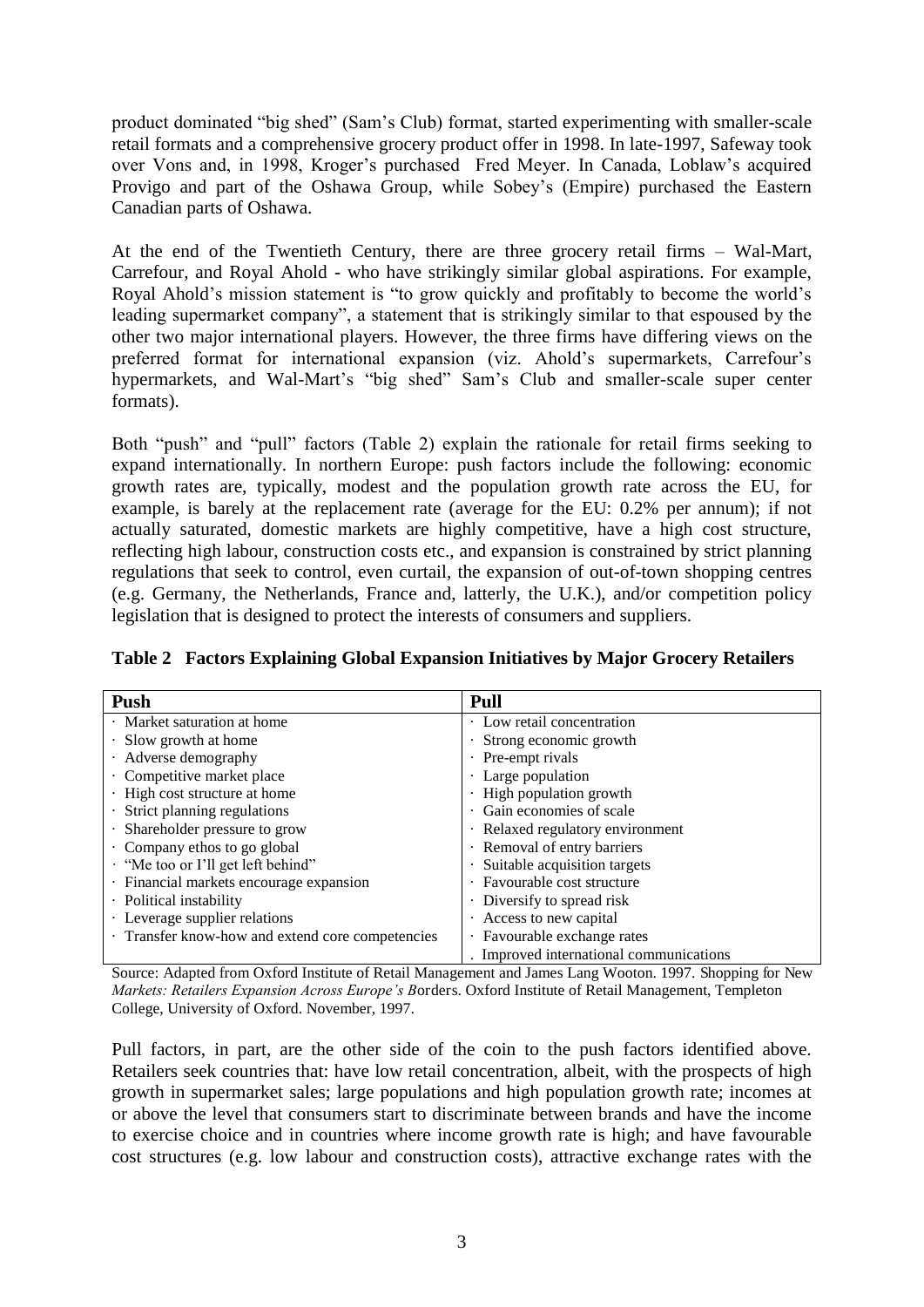prospect of exchange rate gains over time, relaxed regulatory environments, and/or where entry barriers have been removed.

Other push and pull considerations underpinning an international expansion strategy include: gaining economies of scale in purchasing; a diversification mechanism for spreading commercial risk; gaining access to new ideas pertaining to supply chain management and retailing; transferring know-how and extending core competencies; and gaining leverage from the supply base established in countries that have become slow growth markets.

#### **2.1 Supermarketing Retail Strategy**

The genesis of the supermarket era – the emergence of the self-service grocery store – is attributed to retail developments in the USA. The first self-service food store was developed by Clarence Saunders in 1916 and sold mostly dry groceries. The first supermarket was opened in 1930 (King Kullen) by Michael Cullen, a New York merchant. Retail formats are very easy to copy (reducing the cost of entry for competitors) and self-service grocery stores emerged, at varying speed in the years immediately following the Second World War, as the major form of food retailing right across North America and Northern Europe. The principal merchandising model that emerged and was adopted by major supermarket chains can, for short hand, be labelled the "American model". The model can be characterised as having a wide range of branded goods, a narrower range of much cheaper own label/store brand products, with the promotional focus on price discounts, "specials" etc., and the stores leased, not owned, by the supermarket chain.

If the above form of retailing is the evolutionary "trunk", then, two significant branches emerged as alternates. First, German hard discount chains – small stores, very limited product offer (700 or so SKU's [stock-keeping units], rather than the 30,000+ that were more typical of USA supermarkets), with store/own label/secondary brands, and the focus almost exclusively on low price, with the very minimum of in-store service. Interestingly, this retailing form developed as a result of government regulation controlling the maximum size of retail stores within or proximate to population centres. The intent was, inter alia, to protect the small, independent retailer, but, the result was to encourage the expansion of chains of small format stores, such as Aldi and Lidl, who had difficulty in competing with the traditional trade on service and, therefore, elected to build a business on a low price offer. Hard discounters have a grocery market share in excess of 30 per cent in Germany and the competitive tone is unequivocally low price-low service.

The second major branch is the U.K. retailing model – out of town, company-owned super stores, 20-25,000 SKU's, of which as much as half may be own label/store brand items, positioned to compete with national brands on an equal quality and slight price discount basis. There is a strong emphasis on premium quality, chilled, almost exclusively own label value added food products. Company staff work closely with manufacturers of the own label products and new product development is prolific (e.g. J Sainsbury and Tesco, each launch around 1,500 new own label products per annum). The overall offer to the customer is value driven. Arguably, the U.K. model is, merely, a variant of the "American" model, with particular emphasis placed on premium own label and fresh foods. Certainly, it has delivered significantly enhanced margins to British grocery retailers (double or even triple the net profit margins of other countries). Its proponents argue that the U.K. shopper is well-satisfied. British shoppers do have the opportunity to patronise price-driven retail formats. For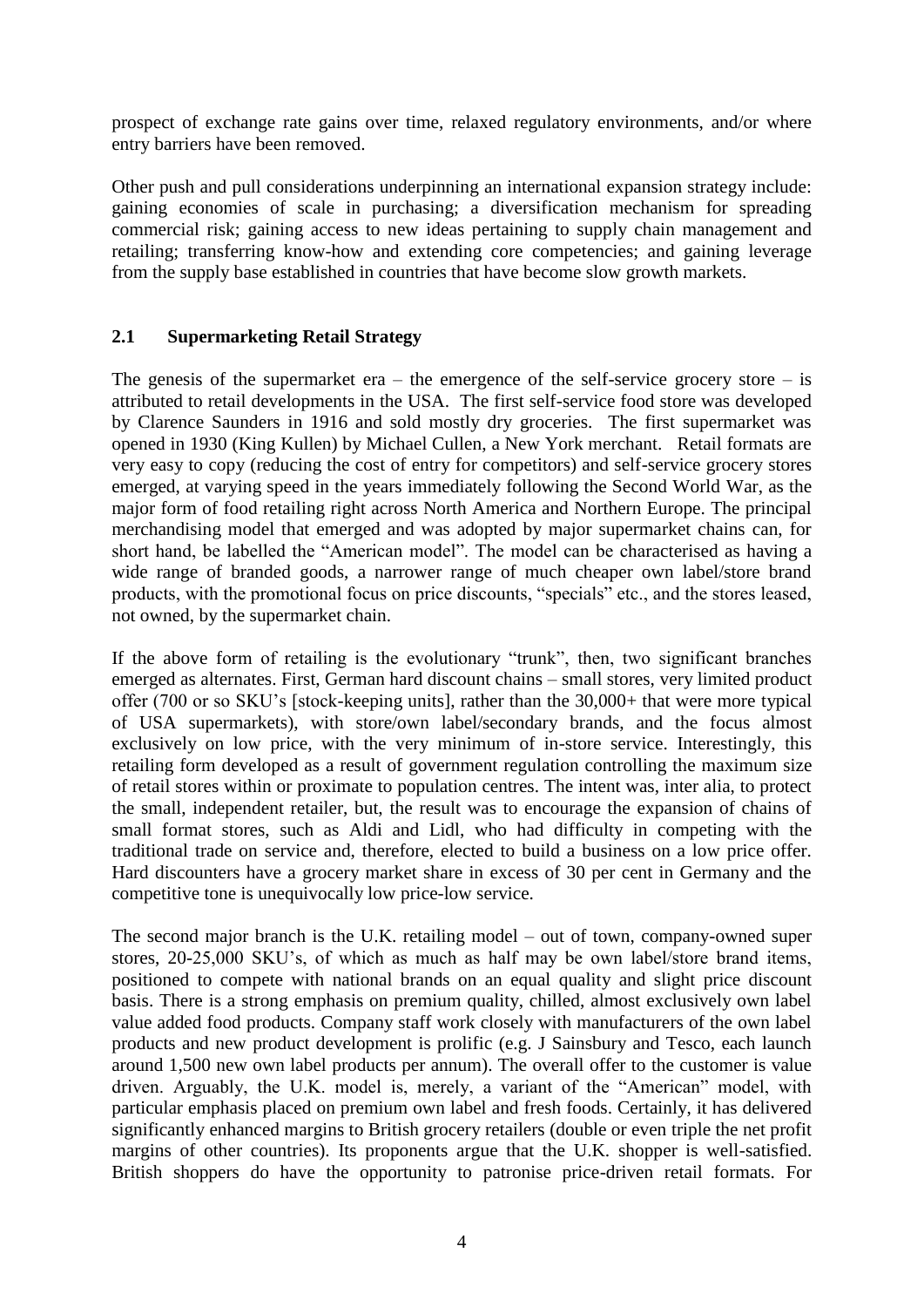example, European hard discounters have a place, but, only a modest one in the U.K. grocery market (accounting for only a 6 per cent market share in 1999).

The focus on price competition and average quality – rather than service and/or high quality that is characteristic of most Northern European and North American food retailers is a selfreinforcing merchandising strategy that encourages periodic price wars. At relatively very low net profitability levels (i.e. 1-2%), a small downturn in sales for the retailer is translated into a disproportionately high decline in net profitability (Table 3). In the example given, sales decline by a modest 2 per cent and, in the short term, the retailer has little flexibility in cutting costs. Some minor adjustments can be made, for example, reducing the usage of parttime staff to push variable costs down. The impact of this 2 per cent sales decline on net profit margin is an absolute decline of \$300,000, equating to a 29 per cent decline in percentage net margin. Once the retailer identifies that sales are down – and this, typically, means that less shoppers are coming into the store, rather than the regular shoppers buying less per visit – the reflex response is to reduce prices to attract shoppers back into the store.

|                                                                                   | \$2000 | \$2000 |  |  |  |  |
|-----------------------------------------------------------------------------------|--------|--------|--|--|--|--|
| <b>Sales</b>                                                                      | 100    | 98     |  |  |  |  |
| COGS <sup>1</sup>                                                                 | 80     | 78.4   |  |  |  |  |
|                                                                                   |        |        |  |  |  |  |
| Gross Margin                                                                      | 20     | 19.6   |  |  |  |  |
| <b>Fixed Costs</b>                                                                | 13.3   | 13.3   |  |  |  |  |
| Variable Costs                                                                    | 5.7    | 5.6    |  |  |  |  |
|                                                                                   |        |        |  |  |  |  |
| Net Profit $(\$'000)$                                                             | 1.0    | 0.7    |  |  |  |  |
|                                                                                   |        |        |  |  |  |  |
| Net Margin (net profit) %                                                         | 1.0    | 0.71   |  |  |  |  |
| Sales                                                                             |        |        |  |  |  |  |
|                                                                                   |        |        |  |  |  |  |
| A 2 per cent decline in sales translates into a 29 per cent decline in net margin |        |        |  |  |  |  |

**Table 3 The Impact of a Sales Decline on Retail Net Margins: A Hypothetical Example** 

<sup>1</sup>COGS: Cost of Goods Sold

Source: Hughes, D. and D. Ray. 1999. The Global Food Industry in the  $21<sup>st</sup>$  Century, Food Industry Management, Wye College, University of London.

The relatively very high decline in net profitability occasioned by a modest downturn in sales is crucially important to the retailer operating on a low net margin because small decreases in net margin have a disproportional negative impact on return on equity (ROE) for the retailer. Of course, the reverse is, also, the case. A modest increase in sales boosts net margin sharply and, in turn, this has a very attractive impact on ROE. From the example (Table 4), a 0.1 per cent decline in net margin for the French or USA retailer translates into a tenfold decline in ROE, i.e. the ROE falls by a full percentage point. The U.K. retailer, operating at much more attractive levels of net profit margin, has substantially more latitude should there be a shortterm dip in sales. In the example given, a 0.1 per cent decline in net margin translates into a threefold decline, 0.3 per cent, in ROE – reason for considerable concern, but, not for mass panic and the slashing of product prices across the board.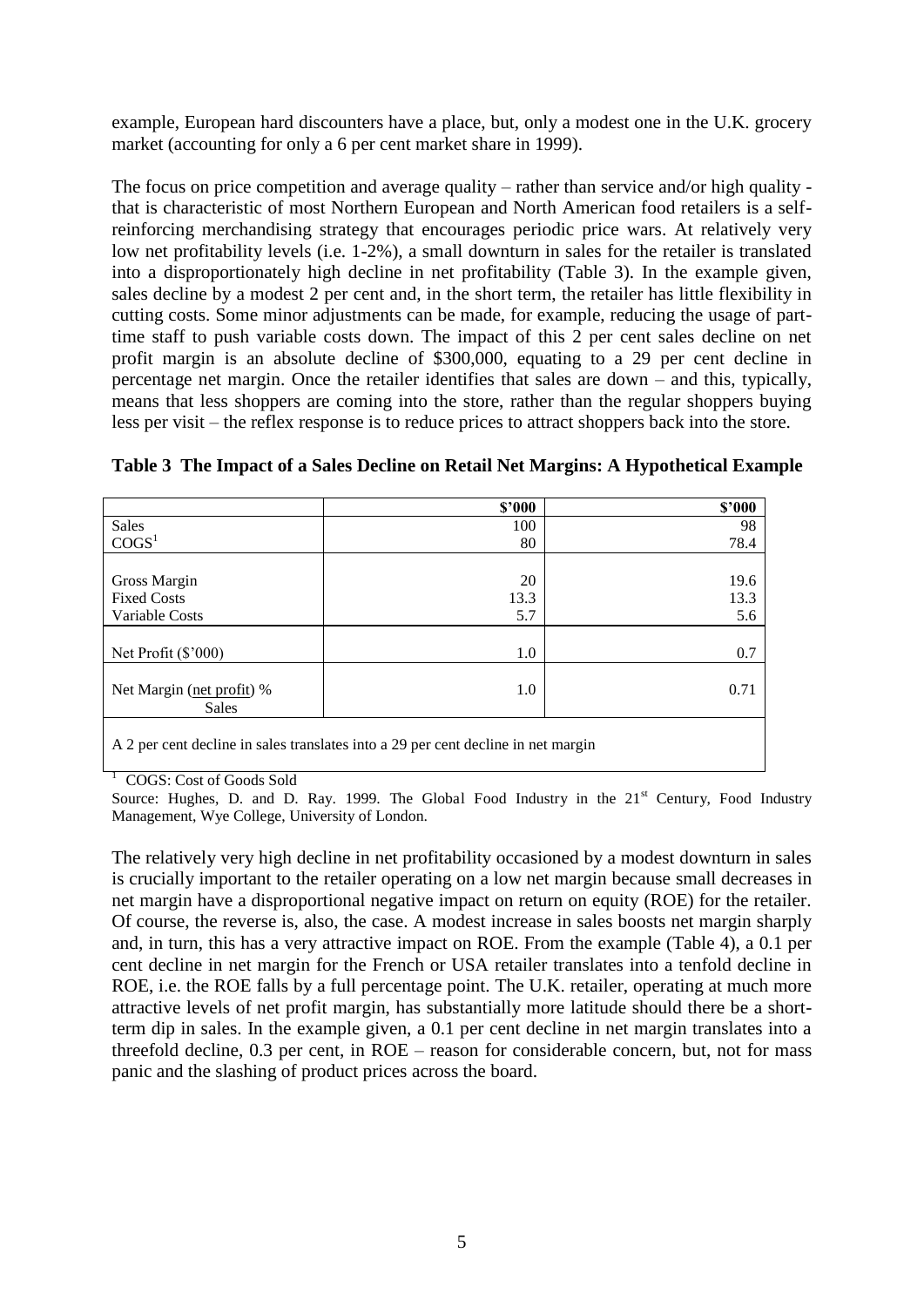| <b>ROE</b>                                                                                   |  | Net Profit<br><b>Sales</b> | X            | <b>Sales</b><br>Assets | X | Assets<br><b>Shareholder Equity</b>                                                        |    |
|----------------------------------------------------------------------------------------------|--|----------------------------|--------------|------------------------|---|--------------------------------------------------------------------------------------------|----|
|                                                                                              |  |                            |              |                        |   |                                                                                            |    |
| Return on                                                                                    |  | Net.                       |              | Asset                  |   | Leverage                                                                                   |    |
| Equity                                                                                       |  | Margin                     |              | Turnover               |   |                                                                                            |    |
|                                                                                              |  |                            |              |                        |   |                                                                                            |    |
| <b>Northern Europe/North American Retailer</b>                                               |  |                            |              |                        |   |                                                                                            |    |
| <b>ROE</b>                                                                                   |  | 1.6                        | $\mathbf{x}$ | 2.0                    | X | 4.9                                                                                        | 16 |
|                                                                                              |  |                            |              |                        |   | 0.1 per cent decline/increase in net margin translates to $\pm$ 1.0 per cent change in ROE |    |
|                                                                                              |  |                            |              |                        |   |                                                                                            |    |
| <b>UK Retailer</b>                                                                           |  |                            |              |                        |   |                                                                                            |    |
| <b>ROE</b>                                                                                   |  | 6.1                        | $\mathbf{x}$ | 1.4                    | X | 2.1                                                                                        | 18 |
| 0.1 per cent decline/increase in net margin translates to a $\pm$ 0.3 per cent change in ROE |  |                            |              |                        |   |                                                                                            |    |

#### **Table 4 The Impact of a Decline in Net Margins on ROE for Grocery Retailers**

Source: Adapted from Wileman, A. and M. Jary. 1997. Retail Power Plays; From Trading to Brand Leadership. Macmillan Business Press, London, U.K.

Interestingly, the ROE of French/American grocery chains are not substantially different to those earned by the "high margin" U.K. retailers. Certainly, for shareholders, net profit margin is important, but, not as important as ROE. Table 4 illustrates that the financial structure of U.K. retailing differs fundamentally from the mainstream "American" retailing model. For the latter, it is the leverage, assets divided by shareholder equity, that is the driver of return on shareholder funds (ROE). As identified earlier, "American" model retailers are lean businesses with little investment in the physical stores, preferring to lease rather than purchase. The financial trump card in this form of retailing is to maximise the extent to which the business can be run on supplier credit (i.e. through gaining extended terms of payment) and, thereby, maximising leverage. In the U.K., the major retailers are "blue chip" quoted, public companies, with strong balance sheets reflecting, not least, their investment in, now, very scarce out of town sites for superstores, and the bricks and mortar of the stores themselves. This high level of capitalisation reduces leverage and identifies that U.K. retailers are in two businesses, viz. grocery retailing and property development and investment**.** 

There are three principal implications of the "American" retail model focus on price, with service being an ancillary concern. First, there is consistent pressure within the supermarket business – from board level to store department manager – to reduce in-store labour, and to minimise head office staffing costs. This has the impact of reducing the quality of the shopping experience for the customer (e.g. few and low paid, untrained store-level staff to assist with in-store queries etc.), and reduces the time that head office staff have to develop effective commercial relationships with their suppliers and shoppers. This is despite research showing, year-in, year-out, that store cleanliness and staff helpfulness are key criteria in selecting which store to use for the major weekly shop. The 'American model' may suit the stores more than the customers.

Second, and linked to the most previous point, the totally price-driven model has the effect of fostering an ethos of constant confrontation between retailers and their suppliers – manufacturers, distributors, growers etc. and for two reasons. Working with very slim net profit margins, retailers have come to rely on slotting fees and promotional allowances to bolster overall profitability. This is a pervasive retail practice on the continent of Europe and in North America, with Wal-Mart the outstanding exception insisting on a lowest price, net of any allowances (and passing the advantages of this on to its customers through its EDLP –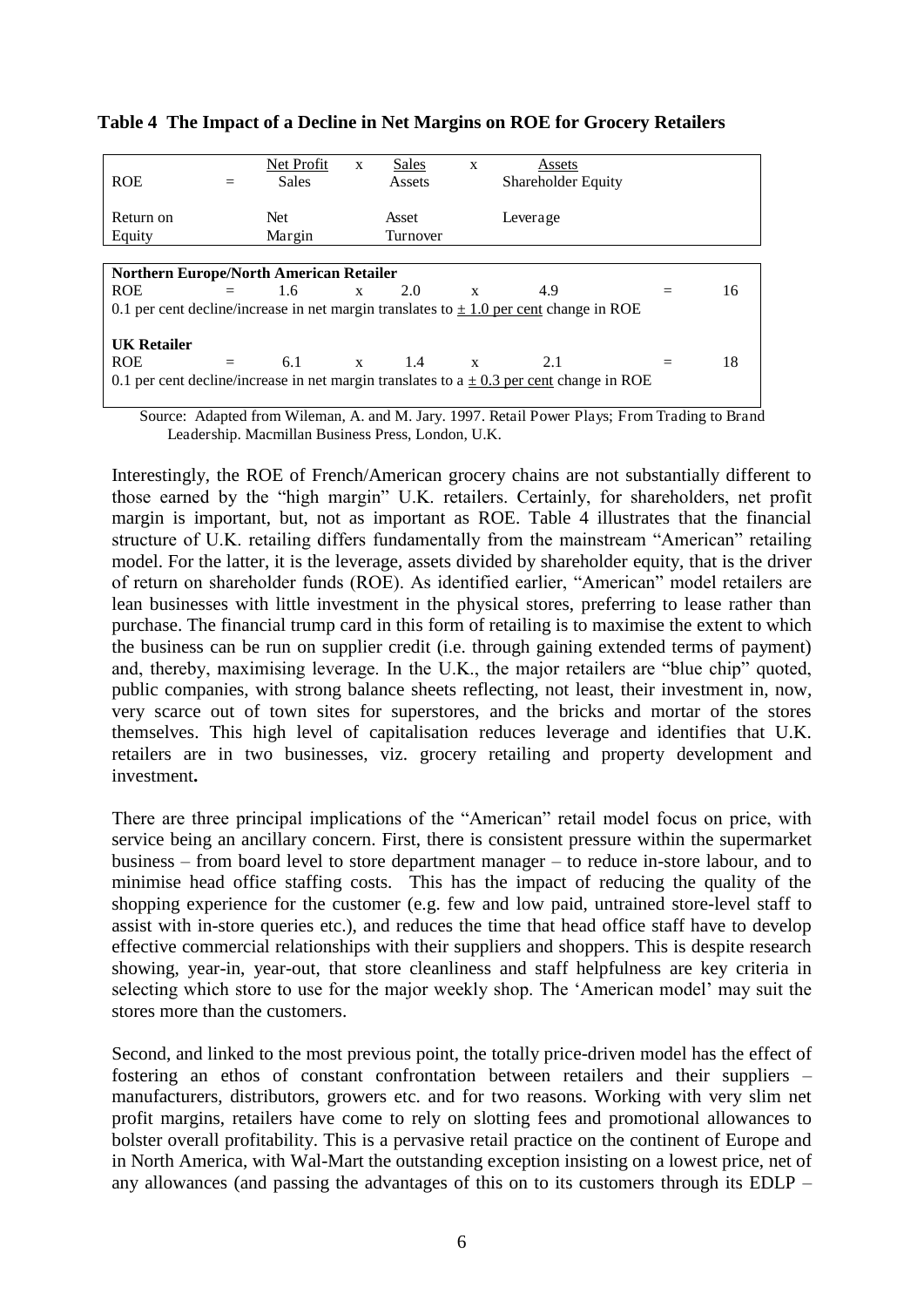Every Day Low Price – policy). Thus, the retail product offer has more to do with transfer payments from manufacturers to retailers than the presentation of a range of products that maximises shopper satisfaction. A slotting fee-led approach to determining product range at retail is sharply at odds with the ethos associated with the introduction of concepts such as Category Management (CM), and Efficient Consumer Response (ECR).

Third, the transfer of income from manufacturers to retailers – in the form of "street money" such as slotting fees – increases the comparative advantage of large versus small manufacturers through raising entry barriers to the food industry.

An almost exclusive focus on price, to the exclusion of other product attributes and supplier services, ensures that supplier-retailer relationships are, characteristically, confrontational and, in most cases, dominated by the retailer. Further, the merchandising tactic of using "specials" has convinced shoppers that they should only buy when many products are "on offer". This creates significant inefficiencies in the supply chain; for example, creating "spikes" in demand for products with the consequential requirement for suppliers and retailers to build up huge inventories in anticipation of abnormal demand. The combination of a frustrated shopper and a "bullied" supplier will serve to accelerate the demise of traditional supermarket retailing as it exists in the late-1990's. Clearly, there are supermarket firms to whom this does not apply (e.g. some American examples of best retailing practice would include Wegman's, H.E. Butt, Hannaford Bros.). However, for many, the final decade of the Twentieth Century may have been the supermarkets' halcyon period of domination in many markets in Northern Europe and North America.

The competitive threat for retailers is increasing as new routes to the shopper and consumer emerge. Traditional supermarkets have struggled to maintain market share in the face of increasing competition from growth sectors such as food service, warehouse clubs, gas station/forecourt "mini-supermarket" outlets, and the much-publicised, although still incipient, home delivery options using the internet, telephone etc. As shown in Tables 3 and 4, a relatively small decline in sales for some supermarket companies which can result from this competitive pressure can have a draconian impact on net profit margin and ROE. The flurry of supermarket chain acquisition and merger activity in the latter part of the 1990's in Northern Europe and North America is testament to this as the more aggressive firms seek to consume their competitors and generate scale efficiencies in purchasing, logistics, and promotion etc.

#### **2.2 Changing Retailer Behaviour**

In the 1980's and early-1990's, retailers perceived that their stores were their greatest assets. Increasingly, successful retailers recognise that it is their customers who are their greatest assets. Thus, a race has been initiated to establish loyalty programs that will bind customers to specific stores through their lifetime - a cultural shift for retailers who, in history, were fixated on maximising transactions and traffic flow, irrespective of whether it was profitable traffic. Clearly, the current loyalty schemes represent the first tentative steps of retailers learning how to cope with the mountain of data that is generated through the bar codes on every product and every till. In many cases, the schemes are no more than discount programs that benefit shoppers who may or may not be profitable for the retailer in question. They have been beneficial in attracting trip loyalty rather than higher trip spend and spend is clearly the next target.The future emphasis will be a move from "one to many" mass marketing towards "one to one" mass customisation;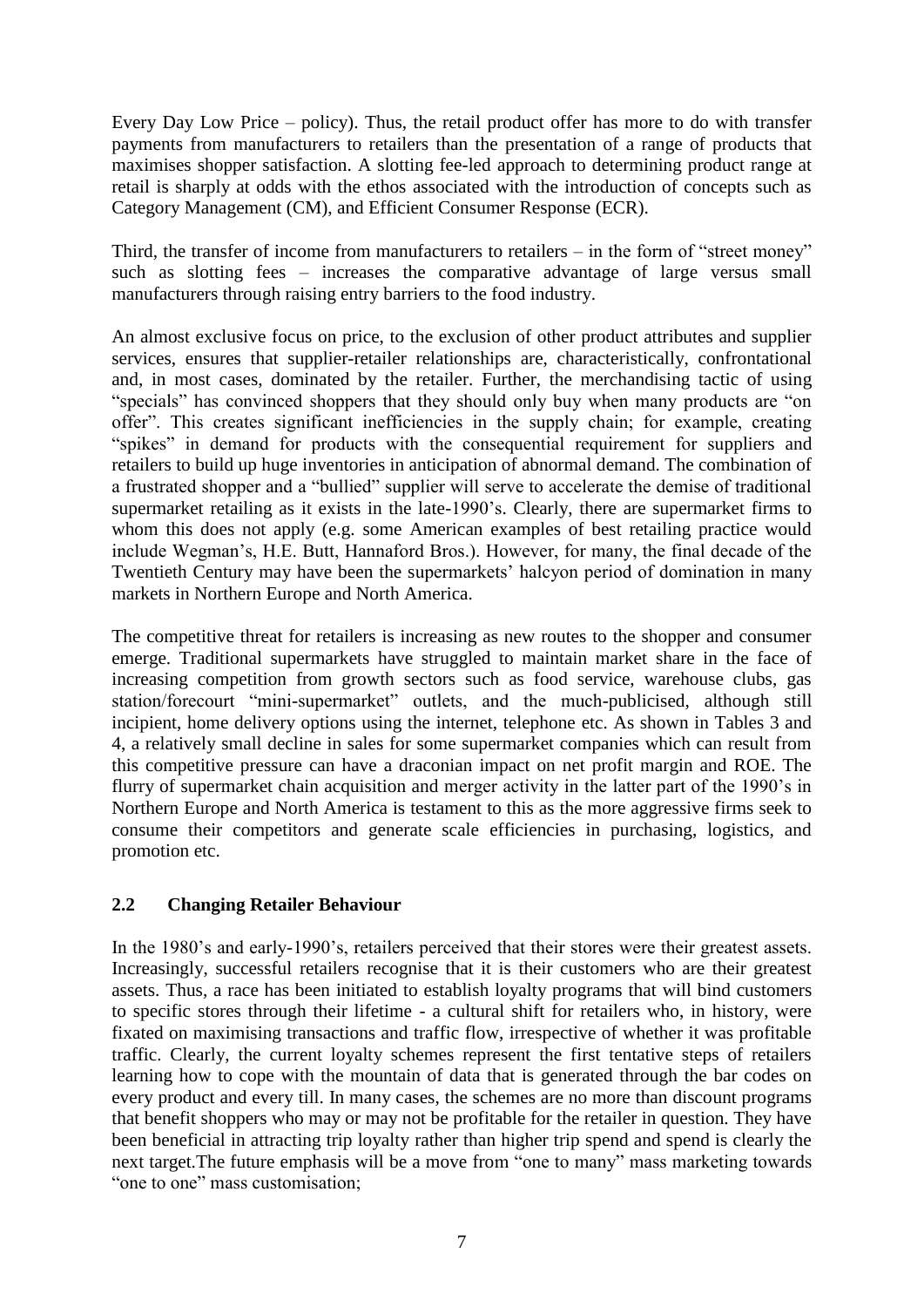The implementation of category management, as part of the global ECR initiatives, provides a scientific boost to the business of retailing as it relies on comprehensive analyses of storeand market-level data for making a wide range of strategic and tactical decisions. Further, it requires the retailer to appraise its relationships with key suppliers and to move away from confrontation and towards co-operation - this, in itself, is a cultural volte face that many will fail to attain. When retail buyers have been trained through the years to gain maximum leverage from their suppliers ("bullying" in many cases), and to consider all retail sales data as confidential, simply re-labelling the buyer as a category manager will not be sufficient to change the nature of the commercial relationship. Yet, category management is not "rocket science"! In the final analysis, it is simply getting the basics of retailing right, viz.: listing the consumer relevant SKU's; having them in-store at the right time; merchandising the display cabinet/shelfspace efficiently and effectively; providing effective promotional support; and ensuring price competitiveness on products that are price sensitive. In short, it is a matter of understanding the shopper and generating shopper and consumer enthusiasm for each product category and for the store overall.

Thus, to survive in the  $21<sup>st</sup>$  Century, traditional supermarkets must change radically. In essence, they must use IT and transformed staff to recreate the customer-retailer relationship that was characteristic of the very best specialist retailer businesses in the early  $20<sup>th</sup>$  Century. Radical changes will come quickly. AC Nielsen Europe surveyed 300 leading European Grocery retailer executives and asked them about the changes they expected to see in their sector in the first decade of the next Century. Responses to four of the key questions are instructive:

- What percentage of today's food retailers will be in existence in 2005? 63 per cent said less than 50 per cent.
- Who will own most of the stores in 2005? 65 per cent said large international/global retailers.
- If you were not in the food business, would you invest 50 per cent of your personal wealth in food retailing, today? 52 per cent said definitely not.
- By what date will consumer-direct sales represent 20 per cent or more of food "retail" volume? 20 per cent said by 2005 and 48 per cent said by 2010.

If changes in the retail sector occur of the expected magnitude and at the expected pace, then, there will be substantial reverberation throughout the food industry. In the next section the consequences of such radical change for manufacturers are explored in more detail.

#### **3. FOOD MANUFACTURING – THE CLASH OF THE TITANS**

In this section, the focus is placed on the larger-scale manufacturing companies – fast moving consumer goods (FMCG) companies - such as Unilever, Kraft Jacob Suchard, Nestlé – and particular account is taken of their evolving relationships with major national and international retailers. First, structural changes in food and beverage manufacturing are addressed. Factors which stimulate international expansion of FMCG firms into global markets are reviewed. Briefly, the relative performance of food manufacturing firms is assessed, and initiatives that major FMCG firms can undertake to improve their commercial position vis-à-vis large-scale, often, global retailers are discussed.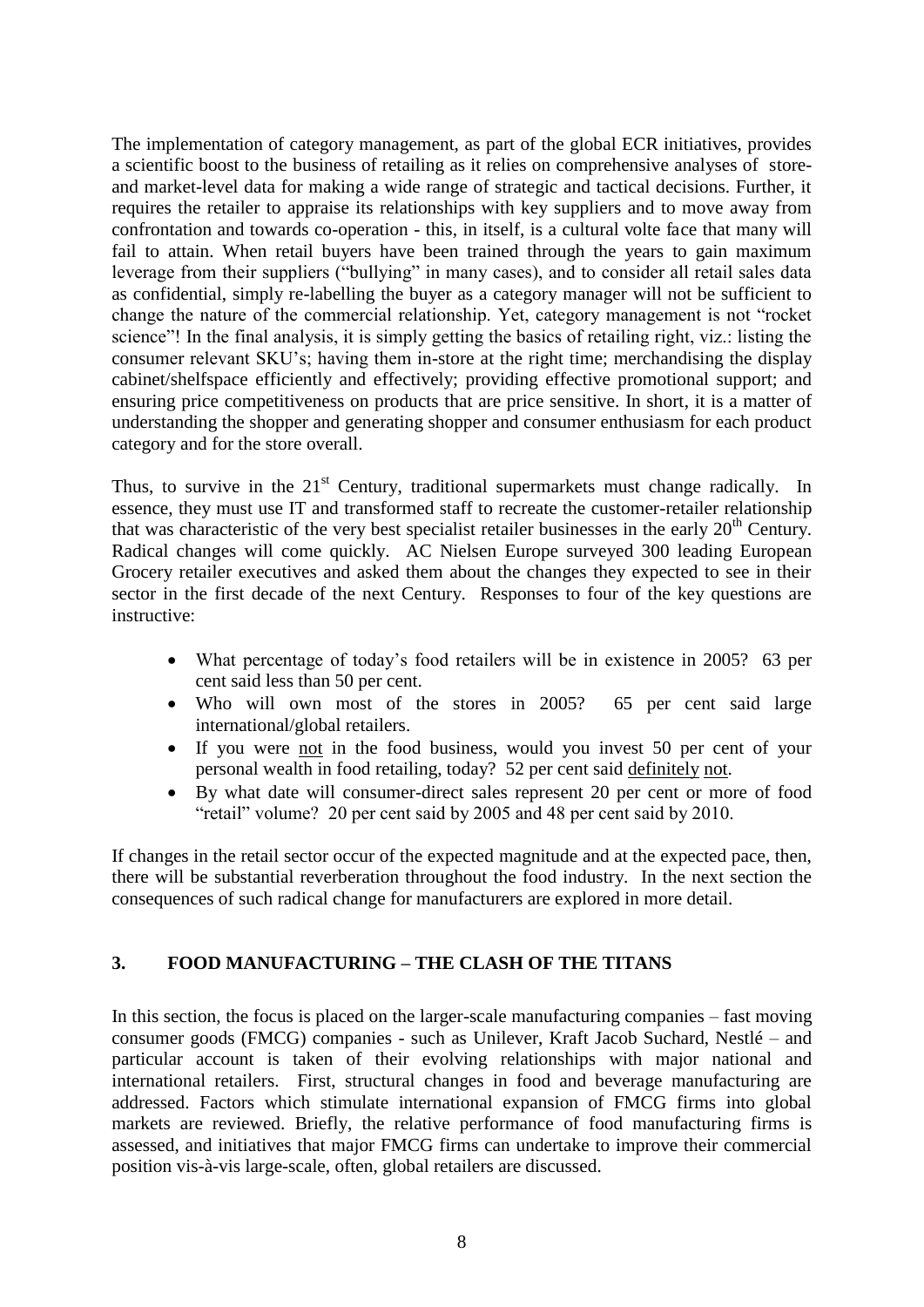#### **3.1 Structural Changes in International Food and Beverage Manufacturing**

In the food and beverage industries of the developed world, the balance of power has shifted over the past 30 years or so to favour food retailers. This has been particularly marked in Northern Europe where national grocery markets are characterised by relatively high levels of retail concentration. This is in contrast to the USA, where retail concentration has been relatively low at the national market level, but, often high at the regional/state level.

In the early-1970s FMCG companies had field sales forces roaming the land and taking orders from individual shops. Promotions were local in orientation. In subsequent decades, the retail landscape became, increasingly, structured with supermarket chains consolidating, and the trade focus shifting to negotiations between retail head office and manufacturers. In the low growth 1990's, margins have been under pressure for most parties and the emphasis has shifted to capturing supply chain efficiencies to compensate for low growth. In the next decade, retailers will seek, as they are doing now, to reduce their supply bases and concentrate on building partnerships with preferred suppliers. Joint business planning will be initiated to build consumer demand, and to reduce logistics costs and improve supply chain management efficiencies.

While the globalisation of retailing is a relatively recent phenomenon, food manufacturing has been international in character for decades and, if not dominated, at least led by firms with their headquarters in the USA. The instigator of the convenience food revolution, the USA accounts for about one-fourth of the industrialised world's total processed food production. American firms comprise the majority of both the top ten and top thirty global food and beverage manufacturers. The UK is the next most frequently listed, followed by Japan and France (Table 5).

Since the 1970's, the nominal value of total world trade in processed food has increased at an average annual rate of about 10.5 per cent. This figure understates the importance of globalisation in the food industry, however, as it does not take into account the trans-national activities of food processing firms. For example: in 1994, sales from foreign affiliates of US processed food firms exceeded \$100 billion, more than four times the total value of US exports of processed foods. Most of these sales were in foreign markets; only about 2 per cent were shipped to the USA.

The EU food manufacturing sector is highly fragmented, although sales are dominated by companies with over 100 employees: in 1992, there were 256,000 food manufacturing firms each employing less than 20 people and accounting for 15 per cent of sector turnover; 4,500 firms with 100+ employees accounted for 70 per cent of sales turnover. Across-EU comparisons of changes in the size distribution of enterprises in the food and drink manufacturing sector from 1980 to 1992 is difficult, but, "the various pressures that we expected to promote concentration in the industry and lead to convergence of food industry structures across Europe appear to have had little impact during the 1980s". In the USA food manufacturing is much more concentrated: 16,000 registered food manufacturing firms in 1995, with the top 50 companies accounting for an estimated 50 per cent of total sector output.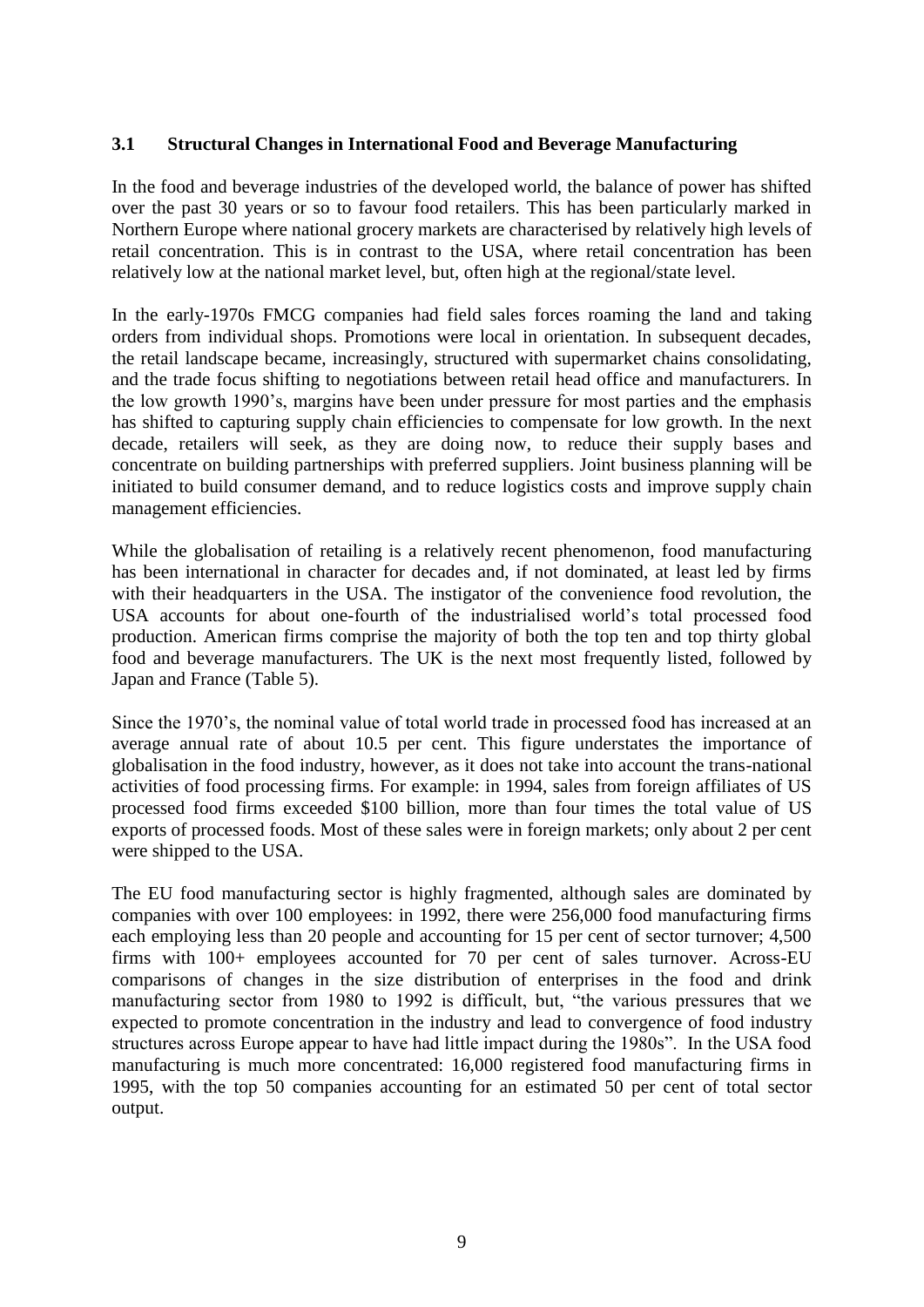| Rank           | Company              | <b>HQ</b> Base | <b>Food Sales</b> | <b>Total Sales</b> |
|----------------|----------------------|----------------|-------------------|--------------------|
|                |                      |                | \$ billion        | \$ billion         |
| 1              | Nestlé               | Switzerland    | 45.4              | 47.6               |
| $\overline{c}$ | Philip Morris        | <b>USA</b>     | 31.9              | 72.1               |
| 3              | Unilever             | UK/Holland     | 24.2              | 48.5               |
| 4              | Conagra              | <b>USA</b>     | 24.0              | 24.0               |
| 5              | Cargill              | <b>USA</b>     | 21.0              | 56.0               |
| 6              | PepsiCo              | <b>USA</b>     | 20.9              | 20.9               |
| 7              | Coca-Cola            | <b>USA</b>     | 18.9              | 18.9               |
| 8              | Diageo               | UK             | 18.8              | 20.2               |
| 9              | Mars                 | <b>USA</b>     | 14.0              | 14.0               |
| 10             | Danone               | France         | 14.0              | 14.8               |
| 11             | <b>ADM</b>           | <b>USA</b>     | 13.9              | 13.9               |
| 12             | <b>IBP</b>           | <b>USA</b>     | 13.3              | 13.3               |
| 13             | Anheuser-Busch       | <b>USA</b>     | 12.8              | 12.8               |
| 14             | Kirin                | Japan          | 10.9              | 10.9               |
| 15             | Sara Lee             | <b>USA</b>     | 10.4              | 17.9               |
| 16             | Eridania Béghin-Say  | France         | 9.6               | 10.7               |
| 17             | H.J.Heinz            | <b>USA</b>     | 9.4               | 9.4                |
| 18             | Asahi Breweries      | Japan          | 9.1               | 9.5                |
| 19             | <b>RJR</b> Nabisco   | <b>USA</b>     | 8.7               | 17.1               |
| 20             | <b>Best Foods</b>    | <b>USA</b>     | 8.4               | 8.4                |
| 21             | Suntory              | Japan          | 8.1               | 8.1                |
| 22             | Campbell's Soup      | <b>USA</b>     | 8.0               | 8.0                |
| 23             | Seagram              | Canada         | 7.0               | 12.6               |
| 24             | Kellogg              | <b>USA</b>     | 6.8               | 6.8                |
| 25             | ABF                  | UK             | 6.8               | 8.5                |
| 26             | Cadbury Schweppes    | UK             | 6.8               | 6.8                |
| 27             | Heineken             | Holland        | 6.8               | 6.8                |
| 28             | Tate & Lyle          | <b>UK</b>      | 6.4               | 7.6                |
| 29             | <b>Tyson Foods</b>   | <b>USA</b>     | 6.4               | 6.4                |
| 30             | <b>General Mills</b> | <b>USA</b>     | 6.3               | 6.3                |

#### **Table 5 The Top Thirty Food Manufacturing and Beverage Firms, Ranked by Food Sales, 1997.**

Source: Cooke, T. 1998. Leading Food and Drinks Groups. In: Trends in the Global Food Industry, 1998. Seymour-Cooke Food Research International, London, U.K.

Modest concentration although there may have been during the 1980s, the pace of structural change seemed to pick up during the 1990s. The early-1990's saw substantial polarisation taking place in the European food manufacturing sector. In 1991, the three largest companies – Philip Morris, Nestlé, and Unilever – posted European food sales of ECU 48.5 billion, out of a total European food sales of ECU 135 billion from the top 50 companies, i.e. 36 per cent of total. The corresponding figure in 1988 was 23 per cent and, by 1994, it had increased to close to 50 per cent. By the early part of the 1990's, the major sub-sectors of the European food-manufacturing sector showed a relatively high degree of three firm concentrations in most EU countries (Table 6). With the exception of pasta in the U.K. (a relatively underdeveloped market in European terms), the top three manufacturers accounted for more than 50 per cent of output in the pasta, coffee, biscuit, chocolate confectionery, ice cream, and mineral water product areas. Within the selected NACE codes, the leading manufacturers are, typically, multinational firms with a strong European presence at the least and, generally, a global presence (Table 7).

|  | Table 6 Three Firm Concentration Ratios for Selected Food Product Categories, 1991 |  |  |  |
|--|------------------------------------------------------------------------------------|--|--|--|
|  |                                                                                    |  |  |  |

| % of total supply |       |               |                 |          |                  |                |  |
|-------------------|-------|---------------|-----------------|----------|------------------|----------------|--|
|                   | Pasta | <b>Coffee</b> | <b>Biscuits</b> | Choc.    | <b>Ice Cream</b> | <b>Mineral</b> |  |
|                   |       |               |                 | Confect. |                  | Water          |  |
| UK                | 27    | 78            | 70              | 79       | 58               | 50             |  |
| France            | 58    | 64            | 50              | 51       | 56               | 76             |  |
| Germany           | 57    | 63            | 50              | 51       | 88               | 24             |  |
| Italy             | 52    | 67            | 67              | 50       | 80               | 34             |  |

Source: Fearne, A. 1996a. The Impact and Effectiveness of the Internal Market Programme on the Processed Foods Sector. Food Industry Management Group, Wye College, University of London, January, 1996.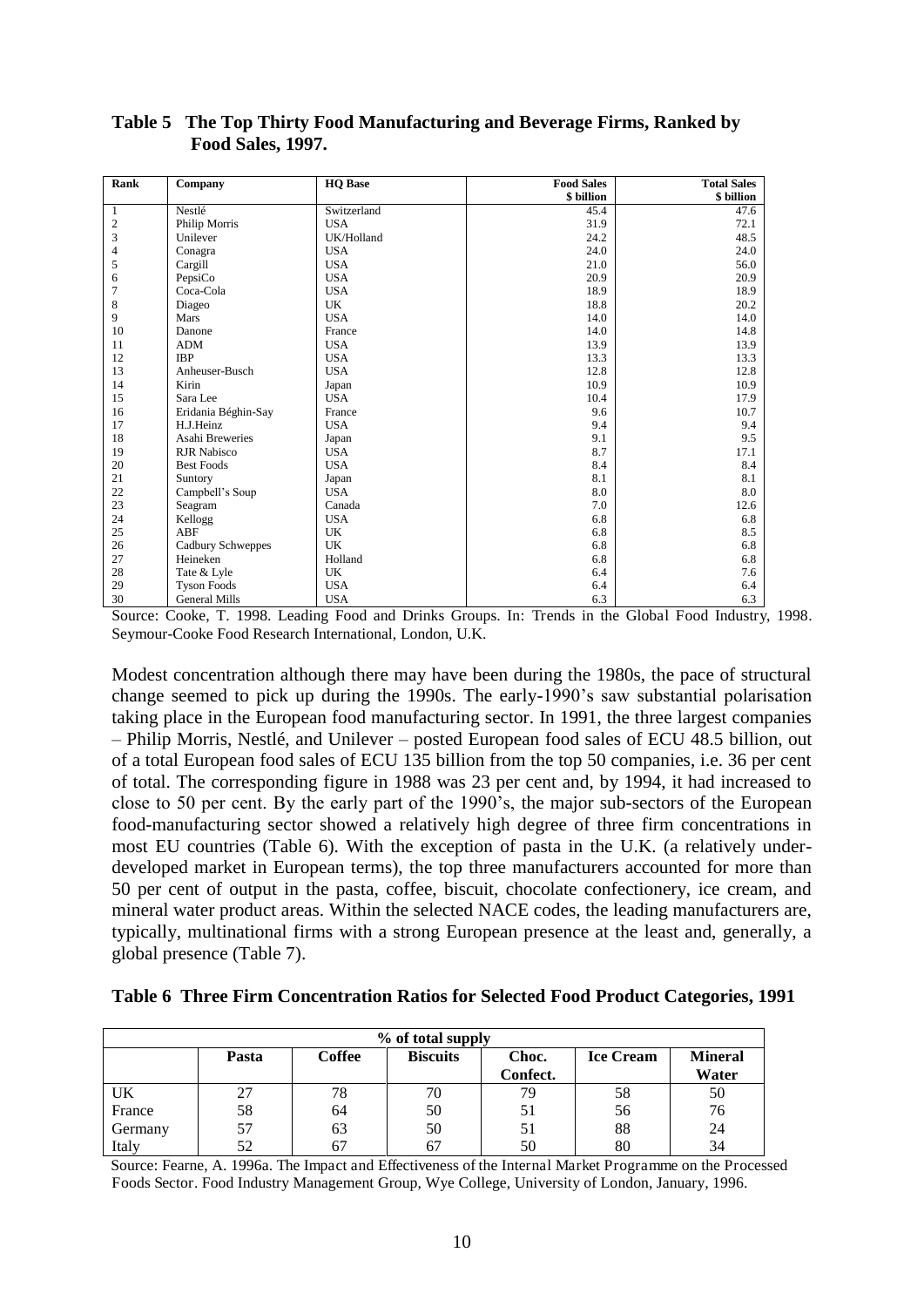| 417        | 423                         | 419                    | 421                  | 421              |
|------------|-----------------------------|------------------------|----------------------|------------------|
| Pasta      | Tea/Coffee                  | <b>Biscuits</b>        | Confectionery        | <b>Ice Cream</b> |
| Barilla    | Douwe Egberts <sup>1</sup>  | Bahlsens Keksfabrik    | Cadbury              | Unilever         |
| Danone     | Jacobs Suchard <sup>2</sup> | Campbell               | Ferrero              | Scholler         |
| <b>RHM</b> | Nestlé                      | Danone                 | Suchard <sup>2</sup> | Nestlé           |
| Nestlé     | Unilever                    | <b>United Biscuits</b> | <b>Mars</b>          | <b>Mars</b>      |
| Heinz      |                             | <b>RJR</b> Nabisco     | Nestlé               | Grand Met.       |

#### **Table 7 Major Manufacturers of Selected Food Product Categories (by NACE code) in the Early 1990s**

| 424            | 427            | 428                | 428                  |
|----------------|----------------|--------------------|----------------------|
| <b>Spirits</b> | <b>Beer</b>    | <b>Soft Drinks</b> | <b>Mineral Water</b> |
| Allied Domecq  | Anheuser Busch | Coca-Cola          | Nestlé               |
| Grand Met.     | <b>Bass</b>    | Pepsi-Cola         | Danone               |
| Seagram        | Danone         | CCSB <sup>3</sup>  | San Benedetto        |
| Guinness       | <b>Fosters</b> | <b>Bass</b>        | San Pellegrino       |
|                | Heineken       |                    |                      |

1 Sara Lee

2 Phillip Morris

3 Coca Cola Schweppes (Cadbury) Beverages

Source: As per Table 6

Concentration levels in the branded food product business, however, are modest relative to other FMCG product categories such as detergents, and household paper products (e.g. toilet paper, nappies/diapers, kitchen towels). In 1998, seventeen of the top twenty branded products in those categories (measured by sales value) in the U.K. were manufactured by three firms alone – Unilever, Procter and Gamble, and Kimberley Clark – who have a similarly strong market position right across the other fourteen EU countries. This serves to emphasise the point that there is intrinsically greater difficulty in establishing pan-European, or global, brand names for food products than for household non-food items and health and beauty care products.

In the early 1990s, merger and acquisition (M&A) activities of major food manufacturing and beverage companies in Europe was intense – accounting for close to two-thirds of all M&A activity in the global food industry – and, largely, cross-border as companies within the EU "jockeyed" for commercial position. By mid-decade, the global M&A activity remained at historically high levels, but, the proportion accounted for by EU firms had declined (38 per cent of total), and the logical M&A "targets" within Europe had been addressed – or, at least, addressed by the major FMCG firms. Around half of all EU firm M&A's were focused at other firms outside Europe in 1996 (Table 8).

Western European and U.S. firms have dominated M&A activity during the 1990s – accounting for 70 per cent of total M&A's in 1996. Globally, most M&As are cross-border and, often, for non-EU and non-US firms, involve purchases of/mergers with firms in adjacent countries. American firms accounted for around one-third of all M&As in the mid-1990s, followed by firms from the U.K., France, Canada and Germany (Table 9). M&As are spread out over the food and beverage industry by product category (Table 10), although are particularly noticeable in the alcoholic and soft drink sectors (20 per cent of global total), and the dairy sector.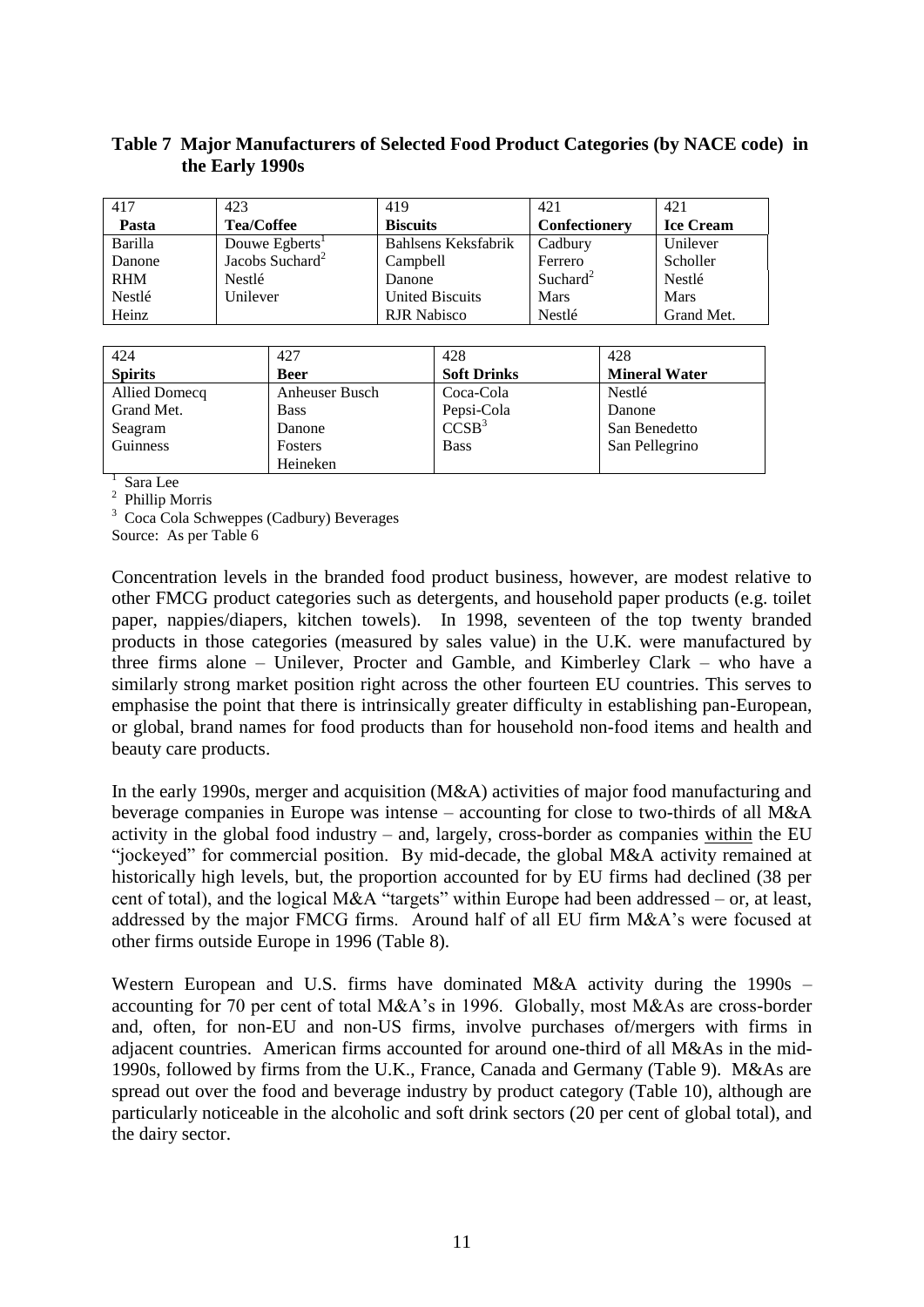| <b>Region</b>          | 1994 | 1995 | 1996 | <b>Percentage</b><br>Cross-Border in<br>1996 | Percentage of total<br><b>M&amp;A</b> in 1996 |
|------------------------|------|------|------|----------------------------------------------|-----------------------------------------------|
| Western Europe         | 214  | 262  | 202  | 49                                           | 38                                            |
| Central/Eastern Europe | 29   | 38   | 35   | 86                                           |                                               |
| North America          | 143  | 158  | 168  | 22                                           | 32                                            |
| America/<br>Latin      | 33   | 42   | 52   | 92                                           | 10                                            |
| Caribbean              |      |      |      |                                              |                                               |
| Asia/Pacific           | 47   | 44   | 48   | 85                                           | 9                                             |
| Africa/Middle East     | 17   | 15   | 23   | 74                                           | 4                                             |
| <b>Total</b>           | 483  | 559  | 528  | 51                                           | 100                                           |

**Table 8 Food and Beverage Industry Mergers and Acquisitions, by Major Regions, 1994-96**

Source: Cooke, T. 1994 and 1998. Mergers & Acquisitions World-Wide. Seymour-Cooke Food Research International, London, U.K. 1994 and 1998.

Just as retailers have established horizontal, cross-border alliances with each other in Europe, Northern Hemisphere-based food manufacturers have undertaken similar initiatives. In the early 1990s, Nestlé and Coca-Cola formed the Coca-Cola-Nestlé Refreshment Co. to develop ready-to-drink tea and coffee markets outside Japan. Unilever linked up with Pepsi-Cola to develop tea-based drinks and Danone to market frozen yoghurt products. Most active has been General Mills, from the USA, linking with Nestlé to form Cereal Partners Worldwide, Pepsico, to focus on the European snack market, and Best Foods to launch desserts and baking mixes in eight Latin American countries.

**Table 9 Merger and Acquisitions (M&A) by Headquarters Location of Lead Firm 1994 and 1996** 

| <b>HQ Location of Lead Firm</b> | <b>Percentage of Total M&amp;As</b> |            |  |
|---------------------------------|-------------------------------------|------------|--|
|                                 | 1994                                | 1996       |  |
| <b>USA</b>                      | 32                                  | 35         |  |
| <b>UK</b>                       | 20                                  | 14         |  |
| France                          | 6                                   | 10         |  |
| Canada                          | 7                                   | 6          |  |
| Germany                         | 7                                   |            |  |
| Italy                           | 4                                   | 4          |  |
| Spain                           | 5                                   | 4          |  |
| Netherlands                     | 4                                   |            |  |
| Poland                          | $\overline{2}$                      | 3          |  |
| Australia                       | 3                                   | 3          |  |
|                                 |                                     |            |  |
| Others                          | 10                                  | 12         |  |
| <b>Total</b>                    | 100                                 | <b>100</b> |  |

Source: as per Table 8.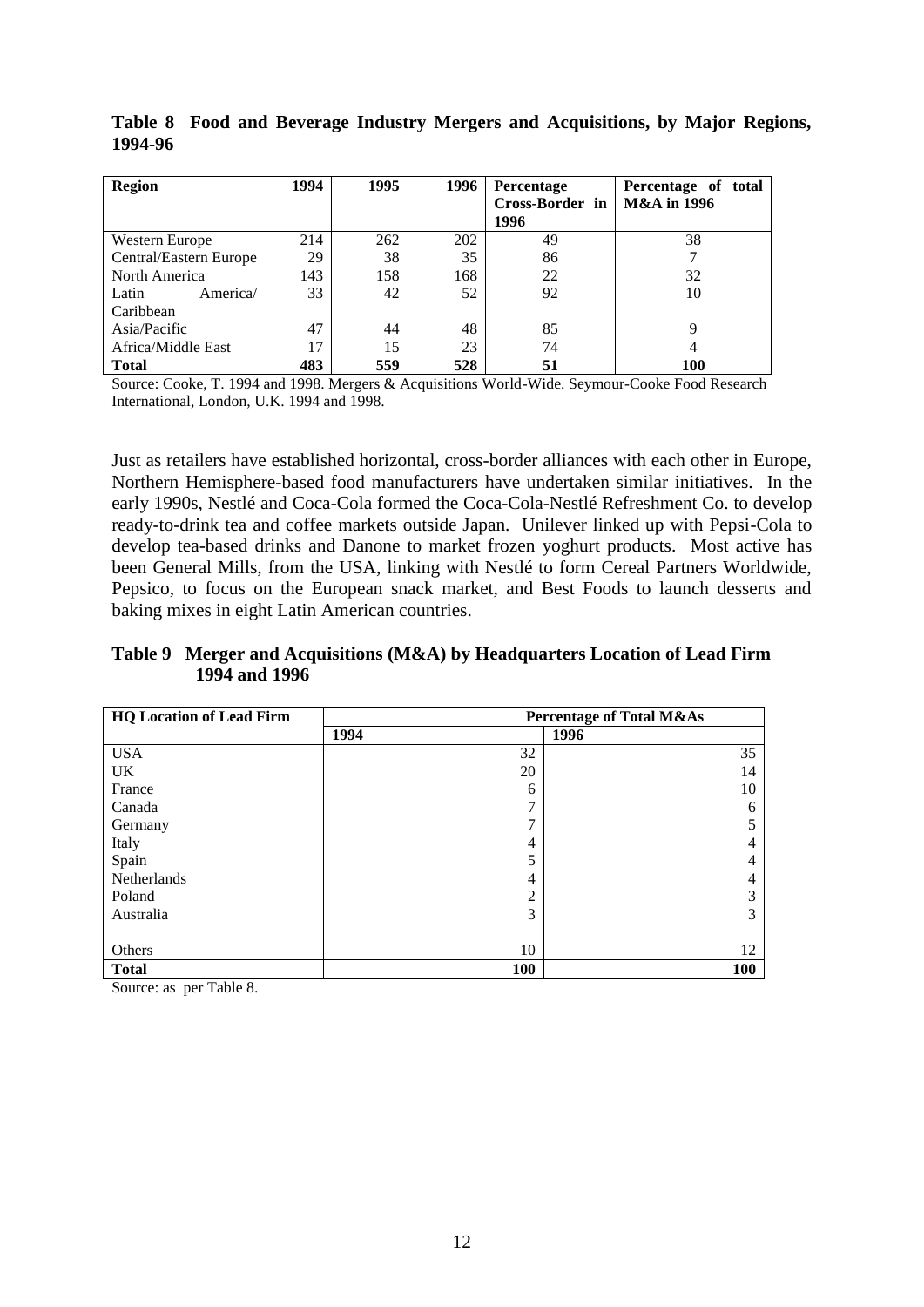| <b>Product Category</b> | <b>Percentage of Total M&amp;As</b> |                |  |  |  |
|-------------------------|-------------------------------------|----------------|--|--|--|
|                         | 1994                                | 1996           |  |  |  |
| Dairy                   | 10                                  | 9              |  |  |  |
| Baking & Milling        | 9                                   | 8              |  |  |  |
| Beer                    | 8                                   |                |  |  |  |
| Fruit & Vegetables      | 8                                   | 8              |  |  |  |
| <b>Soft Drinks</b>      | 8                                   | 9              |  |  |  |
| Meat                    | 8                                   |                |  |  |  |
| Ingredients             |                                     | 8              |  |  |  |
| Miscellaneous           |                                     |                |  |  |  |
| Frozen & Ice Cream      |                                     | 8              |  |  |  |
| Wine & Spirits          |                                     | 3              |  |  |  |
| <b>Biscuits</b>         |                                     | 2              |  |  |  |
| Confectionery           |                                     | 4              |  |  |  |
| Fish                    | 3                                   | 5              |  |  |  |
| Oils & Fats             | 3                                   | 3              |  |  |  |
| <b>Savoury Snacks</b>   | 3                                   | 3              |  |  |  |
| Herbs, Spices, Sauces   | 3                                   | 2              |  |  |  |
| Pet/Animal Feeds        | 2                                   | 2              |  |  |  |
| <b>Baby Food</b>        | $\overline{\mathcal{L}}$            |                |  |  |  |
| Sugar                   |                                     | 2              |  |  |  |
| Tea/Coffee              |                                     | $\overline{2}$ |  |  |  |
|                         |                                     |                |  |  |  |
| <b>Total</b>            | 100                                 | 100            |  |  |  |

#### **Table 10 Global Merger and Acquisitions Activity by Major Product Category 1994 and 1996**

Source: As per Table 8

The three most commonly cited reasons for forming alliances are: to gain access to a market, and/or a distribution system; to exploit complementary technology; and to reduce time taken for innovation. Alliances are, likely, to be a sustaining feature of the food manufacturing scene.

#### **3.2 Increasing Competitive Environment in Food Manufacturing**

Food manufacturers view the emergence of a relatively few, very large global retailers with some trepidation. The major FMCG food manufacturers have first hand experience in dealing with major national retailers in the mature market regions of Northern Europe and North America and, more recently, it has been a struggle.

From a period of market dominance in the 1950's and early-1960's, manufacturers have come under increasing commercial pressure from major retail chains who, now, are expanding aggressively on a global basis. In their home markets, food companies have learnt that strong brands and market leadership is critical to fending off the challenge of retailer own label products. This is particularly the case for premium own label products such as those offered by J Sainsbury in the U.K., Safeway Select in the USA, and President's Choice of Loblaw's in Canada; although, even in the USA – where own label sales were slow to become established, now, they are forecasted to increase at three times the rate of nationally branded grocery products.

The launch of the Europe currency program at the beginning of 1999 has served to compound the challenges for the multinational FMCG companies and is a harbinger of what is to come when the global retailers elect to source globally and seek a single net price from their major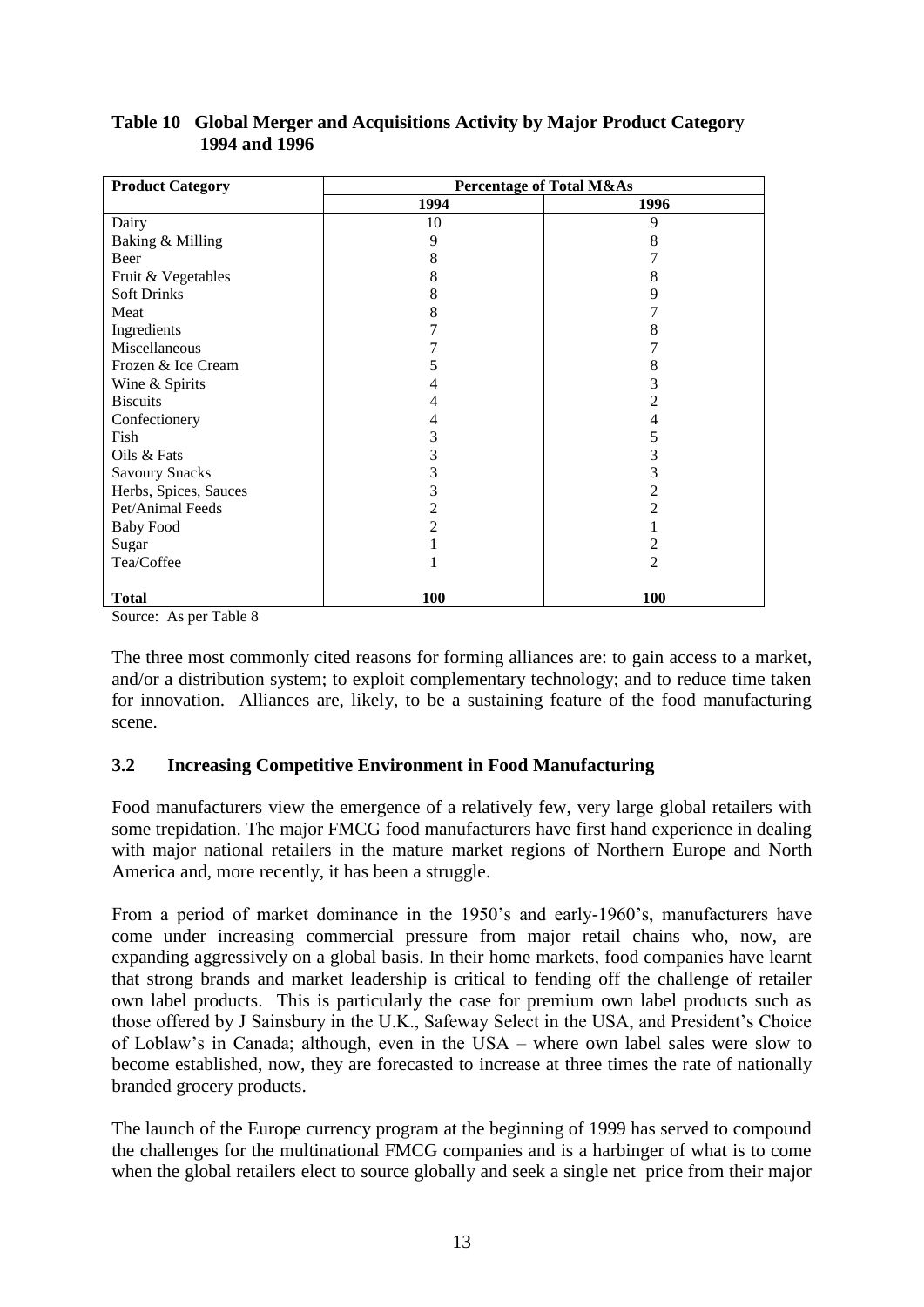suppliers. Manufacturer selling prices for FMCG products have varied significantly across the European Union as manufacturers have sought to exploit their bargaining position by country reflecting, in the past, that retailing was on a national basis. Cross-border mergers have "Europeanised" the market. With the introduction of the Euro, and removal of exchange rate risk price differentials between markets will become more transparent. For example, German retailers may wish to quiz Coca-Cola on the rationale for the 100 per cent price differential between Germany and Spain for a 1.5 litre bottle of Coke! The French food retailer, Promodès, operates in France, Belgium, Italy, Spain and Portugal and, indubitably, will be demanding one price and the very lowest price from Coca-Cola for all its companies in Europe.

#### **3.3 Combating the Competitive Threat from Global Retailers: FMCG Initiatives**

There are a range of responses that FMCG companies can consider as mechanisms to combat the growing competitive threat from increasingly powerful global retailers:

- Innovate in general, retailers' own label products are copies of manufacturer brands and retailers have no history of significant investment in NPD directly and/or via their own label suppliers. FMCG firms have the resources to invest in a high level of R&D expenditure to develop products which have proprietary technology. At 1.2 per cent of sales, R&D expenditure in the international food industry is at very modest levels relative to the 10-12 per cent levels of the pharmaceutical and health care industries. Clearly, FMCG firms must continue to innovate, if they are to provide a food product range that is identifiably different and more desirable than the retailers' own label offer. However, innovation should not be simply product related. Firms should seek to innovate in everything that they do - supply chain management, IT, customer management, demand management and, even in entrepreneurship, to convince employees that innovations that fail are a fact of life, but, failure to innovate is inexcusable and tantamount to a death wish!
- Cost Leadership through the 1990's, firms world-wide have sought to "downsize" or "re-engineer" to cut costs and remain competitive. Notwithstanding the plausibility of Michael Porter's generic business strategies, cost consciousness and leadership is a necessary condition for market leadership. However, another Porter concept - value chain analysis - is apposite. It is counter-productive to cut costs and, through doing so, reduce customer value by an even greater amount. The challenge is to identify what customers value and are willing to pay for. Then, to focus on the key drivers of cost advantage viz. economies of scale, and of learning, production techniques, product design, input costs, capacity utilisation, and managerial/organisational efficiency - and their minimisation, keeping customer requirements firmly in sight.
- Diversify Sectors within Existing Geographical Markets to-date, the supermarket sector has attracted the lion's share of attention for FMCG companies, as this has been the sector with the greatest volume and value. However, its relative importance is declining and there are other routes to the consumer; for example, there is continued growth in the food service sector. In history, food service has not been well-serviced itself. Products focused at this sector have tended to be the wholesale box and/or larger size versions of products that are merchandised at grocery retail. Further, what was once a fragmented sector, difficult to service, is becoming increasingly concentrated and merits the attention to customer requirements that has been characteristic of the grocery retail sector.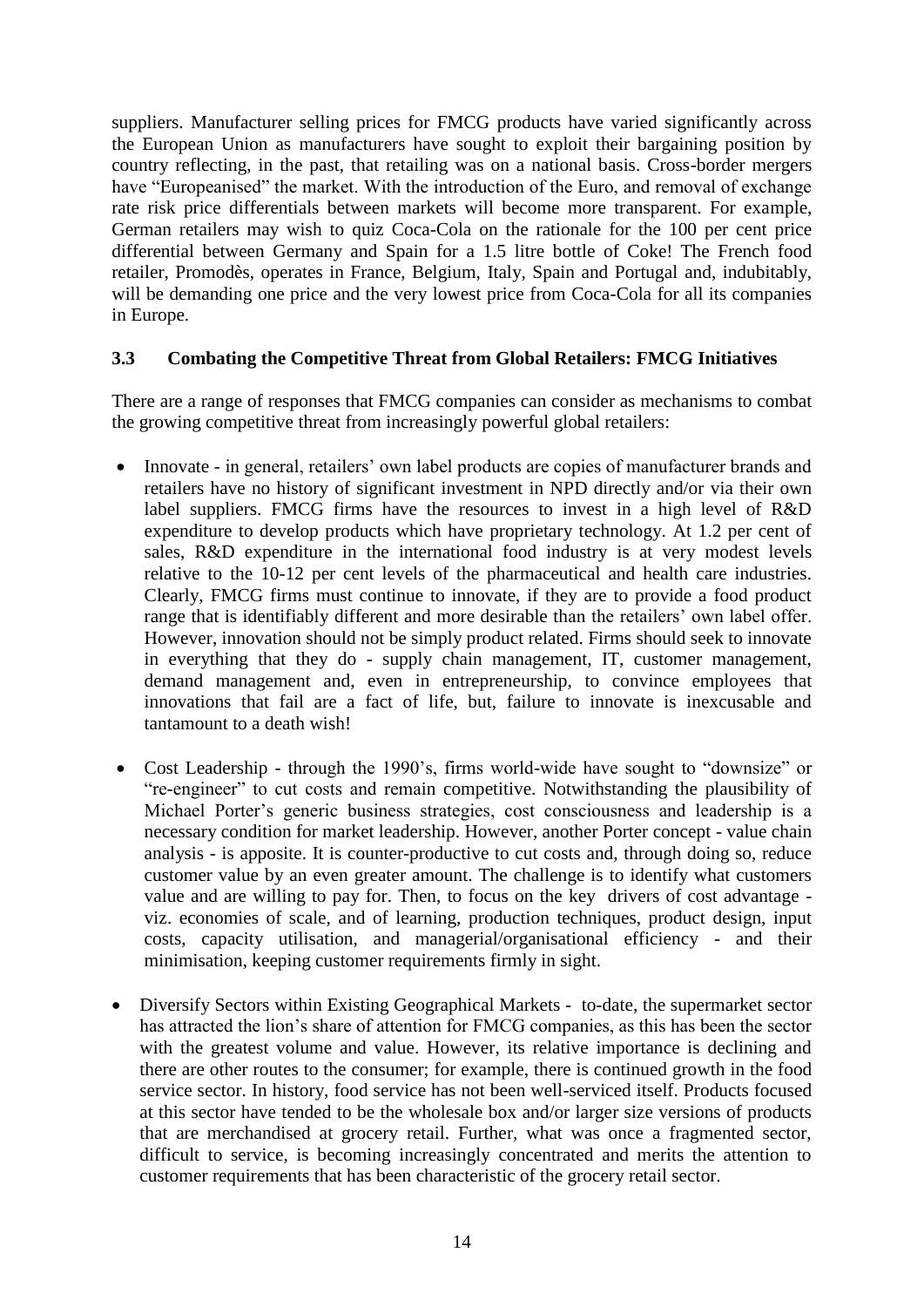- Explore New Distribution Channels new routes to the consumer are emerging which bypass the main line grocery sector. The much-discussed internet shopping, and/or the more generic home delivery sector, offers substantial potential for the future. Even if these routes capture a small share of the overall grocery market, in absolute dollar terms, they are not niche markets and can generate both significant value and volume.
- Seek to develop long-term partnerships with those retailers who will lead the industry in the future. Partnership development, like any investment, often is both human and capital resource intensive. The current industry interest in category management and ECR - both resource-intensive concepts to implement in practice - provides major companies, in particular, with substantial opportunities to gain "category captain" status, and garner the competitive advantage that such a position can bring.

The emergence of supply chain management as a source of competitive advantage and the growing emphasis on the development of strategic supply chain partnerships within the global food industry is a relatively recent phenomenon. It is also one of the challenges which retailers, food manufacturers, farmers and all the other intermediaries in the food supply chain find particularly difficult to tackle. This chapter concludes with a discussion of the principles of supply chain management and the key requirements for the development of strategic supply chain partnerships in the global food industry.

#### **4 SUPPLY CHAIN PARTNERSHIPS FOR A GLOBAL FOOD INDUSTRY**

It is commonplace today for strategic writers to argue that competition is dead (Moore, 1996), or that co-opetition rather than competition is the way forward (Brandenburger & Nalebuff, 1996). At the operational level there has also been a plethora of writing about more collaborative relationship management, and procurement and logistical effectiveness and efficiency that draws on this experience. The work by Bhote (1989), Carlisle and Parker (1989), Christopher (1992 & 1997), Gattorna and Walters (1996), Harrison (1993), Hines (1993), Houlihan (1988), Kay (1993), Lamming (1993), Lewis, (1990), Sako(1992) and Saunders (1994) all falls into this category.

The basic argument of this writing is that business success will be derived from companies managing enhancing the total performance of the supply chain, so that it can deliver improved value to customers. Thus waste is normally seen as the major enemy, and closer and long-term working relationships--even partnerships--with suppliers at all levels in the chain are recommended in order to deliver exceptional value to customers. Companies are, therefore, instructed to construct ever more efficient and responsive supply chains because it will no longer be company competing with company, but supply chain competing against supply chain.

The development of collaborative marketing ventures in the global agri-food chain is a response to the economic pressures that are driving the evolution of the chain and encouraging greater vertical and horizontal co-ordination. To some, such vertical and horizontal collaborative ventures ('linkages', 'alliances', 'value-added chains' or 'partnerships) are seen as a compromise in market organisation between the extremes of open market trading and complete vertical integration. To others, they offer an alternative less rigid way of co-ordinating the market.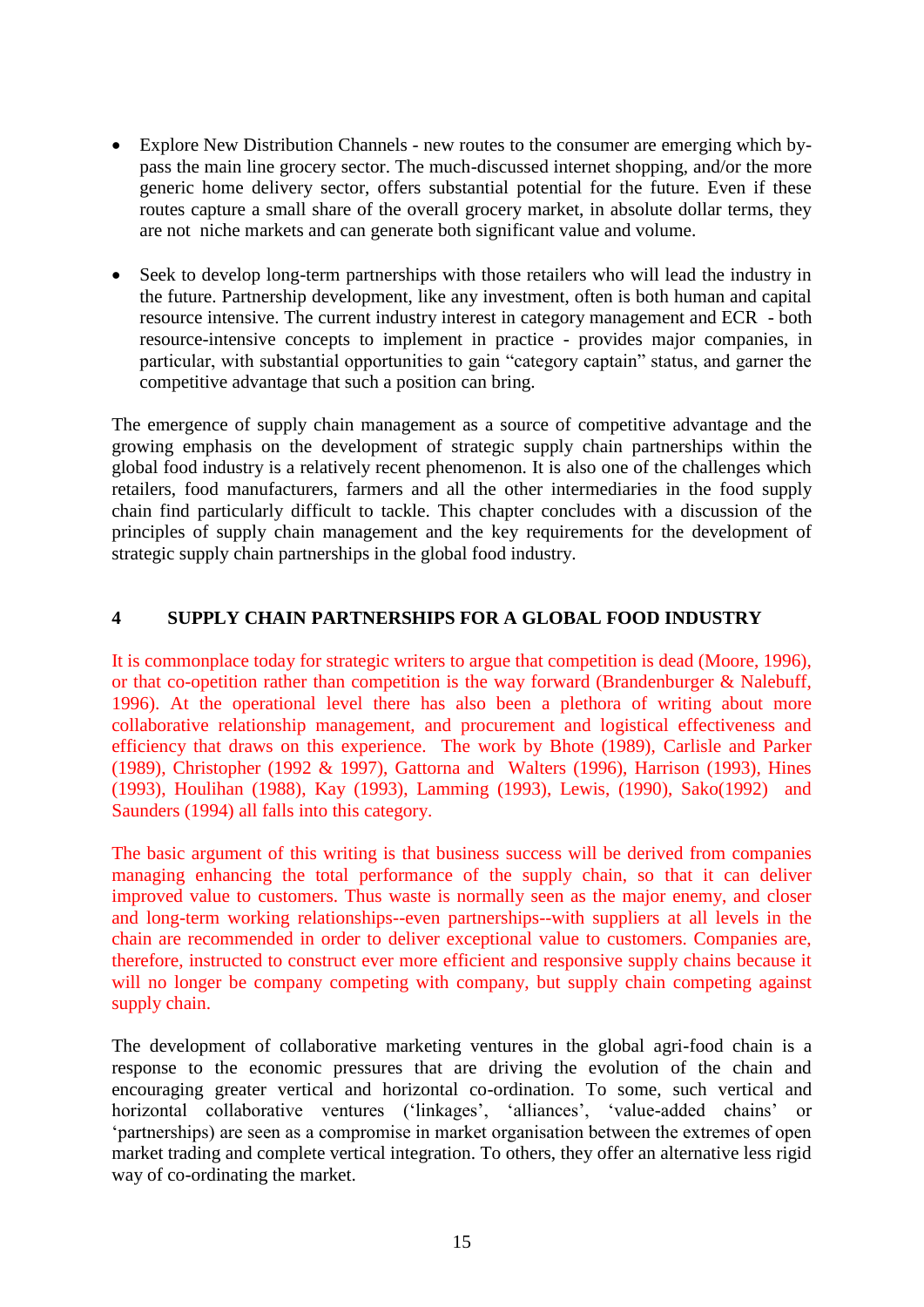The supply chain has been defined by Christopher (1992) as a network of organisations that are involved through upstream and downstream linkages in the different processes and activities that produce value in the form of products and services in the hands of the ultimate consumer. Thus, a supply chain consists of a number of businesses through which information concerning demand flows upstream from the marketplace and ultimately to the raw material supplier. Material flows downstream, ending up as the particular physical product satisfying end-customer needs.

Cox (1999) argues strongly that the supply chain concept has both a strategic as well as an operational importance. Thus, he regards the supply chain as having two dimensions. The first can be referred to as the operational supply chain; the second can be referred to as the entrepreneurial supply chain.

The operational supply chain refers to the series of primary and support supply chains that have to be constructed to provide the inputs and outputs that deliver products and services to the customers of any company. All companies have operational supply chains, and these supply chains are normally unique to the company creating them, because they have choices about the input and output supply chains that they create operationally, when they position strategically to provide a particular product and service within a specific primary supply chain.

This notion of companies positioning strategically within a primary supply chain is an underdeveloped aspect of thinking in business strategy. It is true that Porter (1980) was well aware of the importance of buyer-seller relationships in the development of his famous Five Forces Model. However, Cox argues, that strategic management thinking has systematically underestimated the importance of these types of vertical business-to-business relationships as the basis for a proper understanding of entrepreneurial action and sustainable business success. Furthermore, it is clear that supply chain thinking can provide a significant insight into the conduct of business strategy, and that it is not merely an operational tool or technique.

In recent years the idea of companies focusing on their core competencies has been muchpromulgated (Hamel and Prahalad, 1990). Indeed, one could say that it has been the dominant thinking in strategic management in the 1990s. The core competence paradigm is based on companies understanding what internal skills and resources they should own and control through internal contracts in order to sustain their business success. It is also based on the understanding that the key strategic decision within the company--the entrepreneurial makebuy decision--is always a supply chain management one.

When companies decide to become involved in any supply chain they have to make decisions about how they will control and manage the primary supply chain itself. They face decisions about where they should position in the chain. At one extreme they can decide to vertically integrate the whole chain from raw materials to end customer, or they can decide to own only one or two of the resources that exist in the chain.

It is clear that in an ideal world companies ought to position strategically to own those supply chain resources that are difficult to imitate, and around which they can build defensible barriers to market entry. Only by possessing supply chain resources that have a low propensity for contestation is it possible for superior performance to be achieved by companies over the long-term. It follows, therefore, that ideally companies must only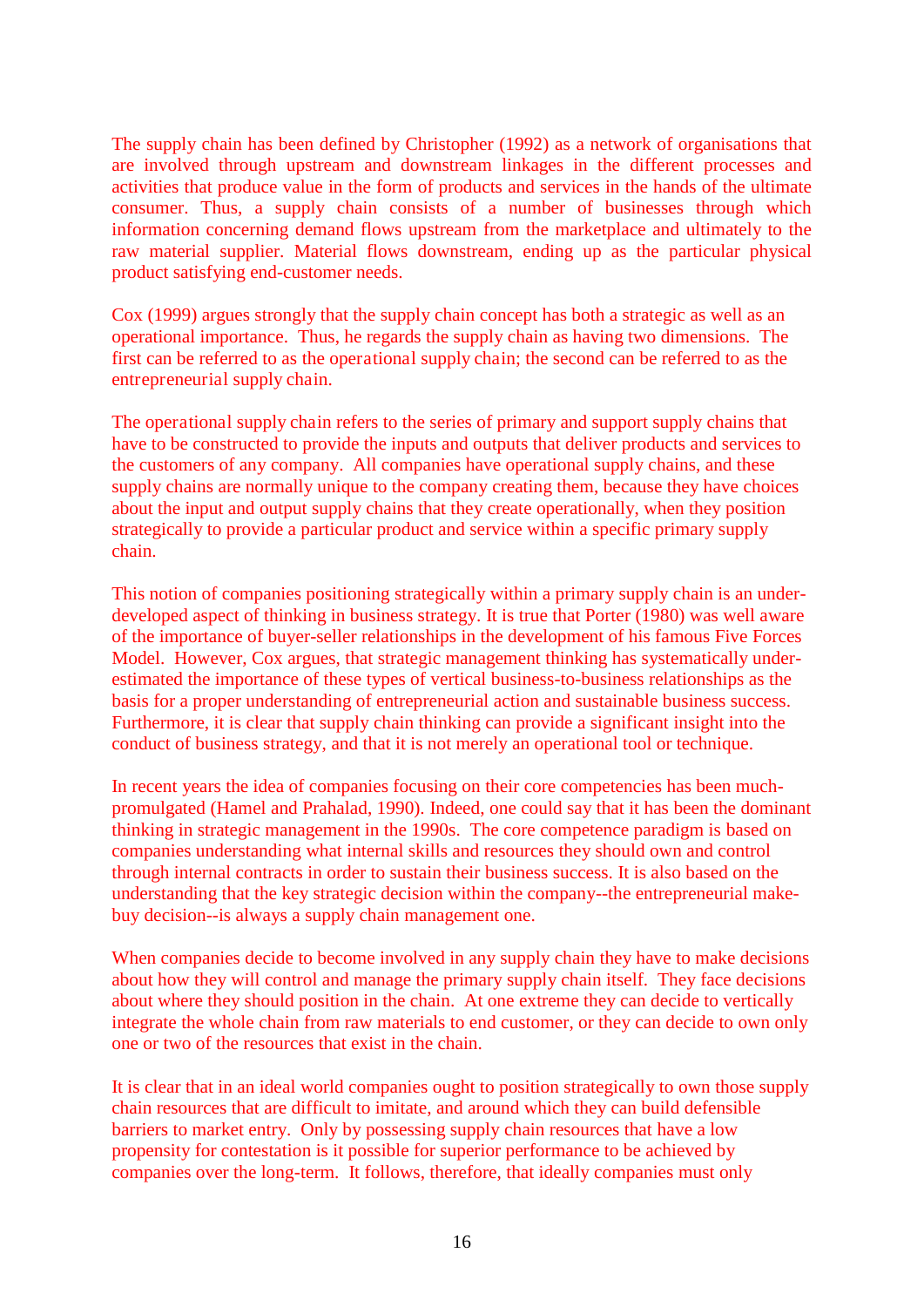outsource those supply chain resources that are highly contested and which have low barriers to market entry. In this way it is likely--if the company also understands how to limit its dependency on suppliers and how to continuously monitor any threats to its own supply chain position from suppliers--the company will be able to maximise its ability to appropriate value for itself.

This is what is meant by strategic, or entrepreneurial, supply chain thinking. It is a way of thinking that recognises that, for whatever is produced for customers, it will always require the construction of an entrepreneurially defined, generic supply chain. Within this chain there will be resources around which there is a variable scope for contestation and market closure. Historically strategy has tended to concentrate on horizontal competitive rivalries around particular supply chain resources, rather than on knowing entrepreneurially where to position to own and control particular resources within a specific supply chain in order to appropriate the maximum share of value for oneself.

In practice, the concept of supply chain management is relatively new, first appearing in the 1980s and emanating from the Japanese motor industry (Womack, Jones and Roos, 1990).. The Japanese management philosophy, 'Kaizen', which means continual improvement, is at the core of supply chain management. The Japanese were the first to recognise that in increasingly competitive markets, continual improvement, however it is measured in a business context, is increasingly difficult to achieve when business organisation work in a vacuum. The paramount importance of meeting consumer needs more quickly, more effectively and more efficiently led them to share their strategic vision with their suppliers and their distributors and invite members of their respective supply chains to contribute to the process of making the Japanese motor industry the 'best in class'.

Following the success enjoyed by the Japanese motor industry during the late 1980s and early 1990s, manufacturers worldwide began to view their supply chains as an important source of competitive advantage. Initially, the emphasis was on logistics and the reduction of leadtimes and inventory levels, reducing uncertainty and making better use of production capacity and hitherto under-utilised resources. Thus, efficiency was the key driver at the outset. More recently, the emphasis has moved towards innovation and the creation of value-added in the supply chain, with new product development and improved customer service a key motive for supply chain management in the new millennium, embracing new technology and capitalising on the information revolution which have been created by the Internet.

The food industry has been slow to emulate the success of the motor industry and it is only in recent years that supply chain management has made its way onto the boardroom agendas of the world's leading food manufacturers. Progress has been particularly slow upstream, where a distinct lack of trust between trading partners has made the task more difficult and the process longer. O'Keeffe (1998) identifies four key characteristics in the agri-food sector that have historically impeded the process of trust-building at the grow-processor interface:

- In commodity markets the sum of value created is fixed and the major issue is how it is divided among channel participants. This is a win-lose game and leads to adversarial relationships;
- Auction systems and regulated markets isolate farmers from the rest of the food system and farmers do not gain any insight into their customers, and why they act the way they do. Likewise processors have not needed to, or had the opportunity to, develop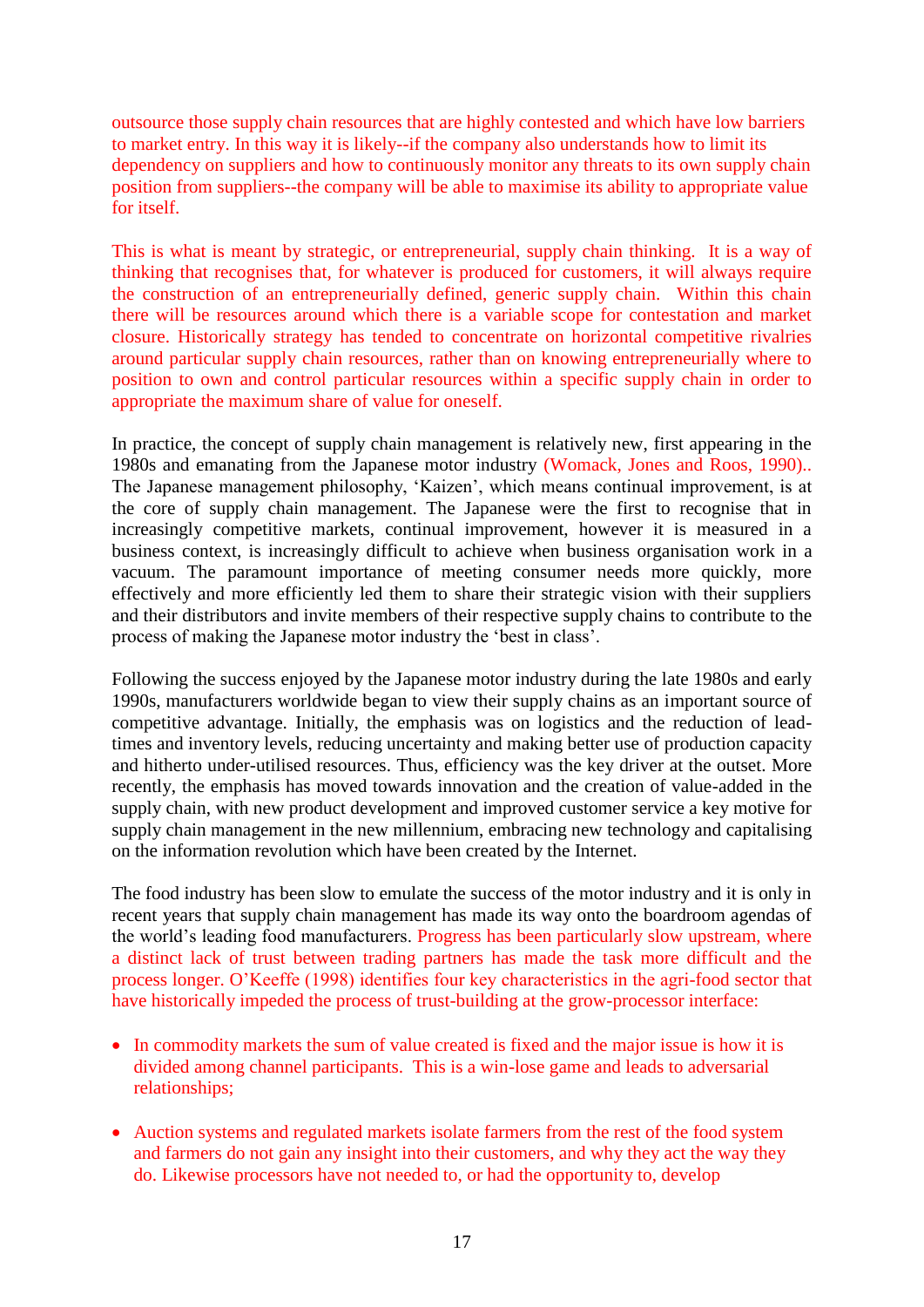relationships with growers;

- Supply Chain Management does not remove the volatile nature of prices and supply both quantity and quality - characteristic of agriculture. Price volatility puts pressure on the relationship;
- Interdependence is difficult to achieve owing to size imbalance between processors and farmers.

However, the launch of the Efficient Consumer Response (ECR) initiative, initially in the US grocery industry and later throughout Europe, represented a paradigm shift in the operation of the food supply chain, with adversarial trading relationships being replaced by co-operation and co-ordination, facilitated by a willingness to exchange information of both strategic and operational importance. As a result, the world's leading food manufacturers are shaving days off of production lead times, weeks off of inventory levels and months off of New Product Development (NPD) cycles, delivering a more effectively managed range of carefully targeted products and services to increasingly diverse groups of consumers, at substantially lower costs. The commodity sectors have still a long way to catch up, but it is evident that throughout the global food industry supply chain management is here to stay and likely to remain a key point of focus for the leading players in the future.

#### **4.1 The principles of supply chain management**

What is most striking about the principles of supply chain management is that they are extremely simple, yet implementation invariably proves problematic. The following definitions demonstrate the scale and scope of supply chain management from a functional, process, and business philosophy perspective.

Supply chain management is…

"… the process of planning, implementing and controlling the efficient, cost-effective flow and storage of raw materials, in-process inventory, finished goods and related information from point-of-origin to point of final consumption for the purpose of conforming to customer requirements" (Council of Logistics Management**, What is it all about**?, Oak Brook, IL, 1986)

"… the integration of business processes from end user through original suppliers that provides products, services and information that add value for customers" (The International Centre for Competitive Excellence, 1994)

"… working together in all activities of the firm: Planning (strategic and tactical), Operations (purchasing, manufacturing, sales, marketing, distribution, NPD), Human Resource Management, Monitoring & Control (feedback)" (Fearne, A. 1996. Editorial, International Journal of Supply Chain Management, Vol.1, No.2)

In simple terms, supply chain management is concerned with the sharing of information, in order to:

• Save time (markets across the world are becoming increasingly dynamic and Product Life Cycles are getting shorter)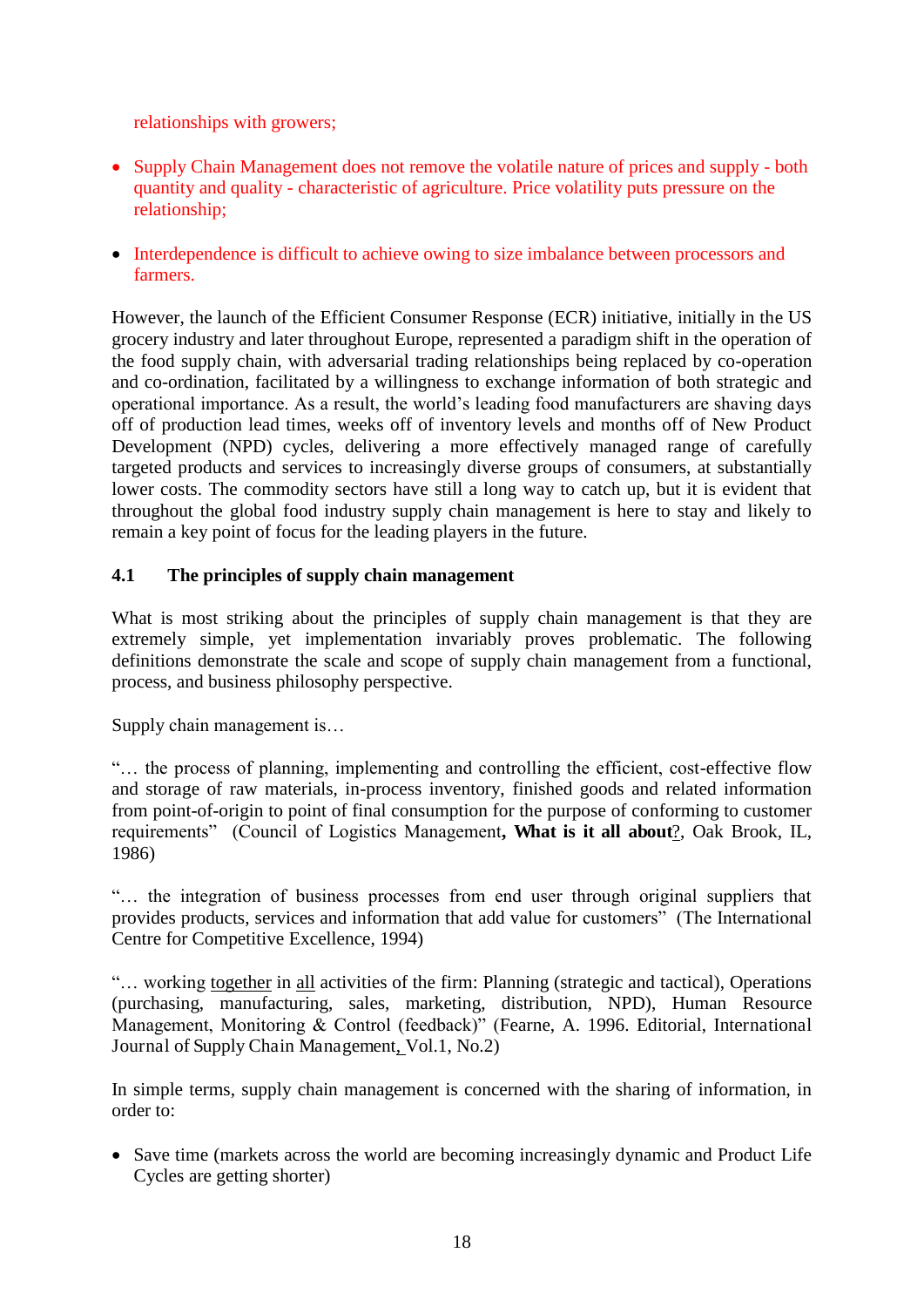- Reduce costs (manufacturing, inventory, distribution and waste)
- Increase effectiveness (accurate targeting of consumer needs and wants)
- Add value (innovation in new product development and customer service remains the only sustainable source of competitive advantage, difficult to achieve and most difficult to emulate)

In practice, implementing supply chain management is complicated by the fact that it requires a fundamental change in the way firms operate. It is not merely a case of doing something better, it requires strategic managers to have an open mind towards the alternative ways of getting things done (e.g. the 'make or buy' decision) and effective mechanisms for communicating strategic objectives to operational staff, who live in fear of rationalisation and outsourcing. It also requires strategic managers to re-visit the question of core competence and competitive advantage from the perspective of the entire supply chain not merely from where they are positioned. The problem here is that this represents a major threat to the status quo – existing authority relationships, responsibilities and the balance of power, within and between firms operating in the supply chain.

Figure 1 illustrates the basic structure of the food supply chain, which combines the 'push' of value-added material flow, from the breeding of genetic stock downstream right through to retail, with the 'pull' of information from the final consumer upstream right through to the production of raw materials.

The supply chain comprises functions (what people and organisations do), such as those depicted in Figure 1, and processes (the way in which things get done), which link the functions and translate the information flow into value added activity, throughout the supply chain.



#### **Figure 1 Basic structure of the food supply chain**

The focus of supply chain management is explicitly on processes – finding the most effective and efficient way of adding value – with the aim of generating cross-functional solutions to the many complex problems associated with meeting consumer requirements effectively and at minimal cost. Cross-functionality may occur within an organisation (e.g. sales, marketing, logistics, and production combining to reduce inventory levels whilst maintaining customer service levels) or between organisations (e.g. third party logistics, production planning and growers combining to manage raw material supplies in a way that optimises short term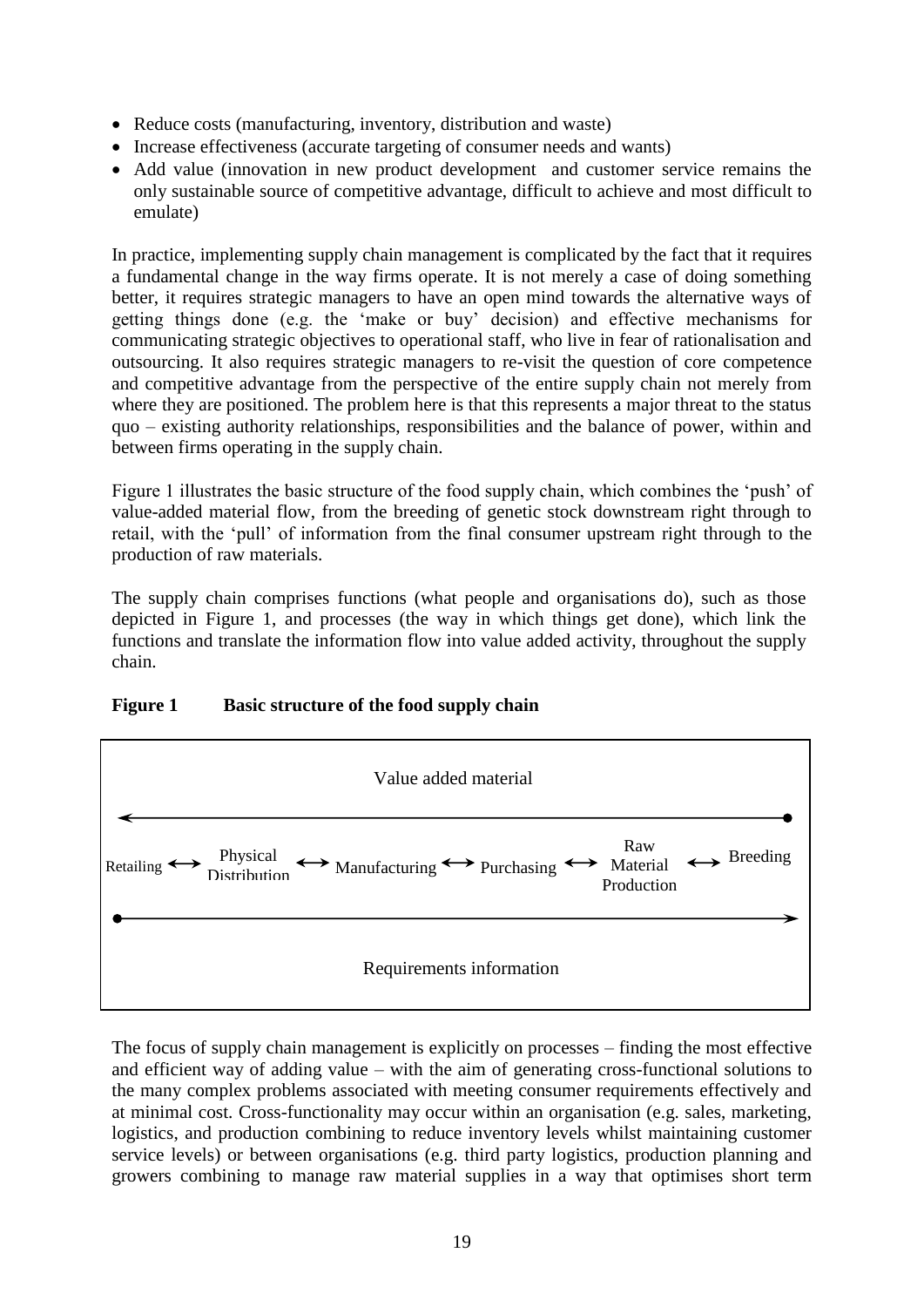storage and the utilisation of vehicle and processing capacity), depending on who does what and how – the fundamental questions which supply chain management aim to address.

As far as the food processing supply chain is concerned, the functions are known to all and not open to question: The production of raw materials for processing requires breeding, production, storage and distribution, the procurement of other inputs and the management of a number of discrete 'production functions'; agricultural commodities are subject to grading and storage will be necessary for some, as will further preparation for certain markets; procurement of raw materials is undertaken in tandem with the scheduling of various production processes (continuous rather than discrete) within the processing plant; finished products are then stored and distributed to retail distribution centres, where consolidation takes place prior to distribution to retail stores, where merchandising and marketing activities complete the process from the selection of genetic stock to the purchase of the finished product.

However, whilst most, if not all of the functions necessary for the transformation of raw materials into finished food products are universally accepted, the way in which they are undertaken, individually and in combination are not – there is no consensus regarding the most effective and efficient way of combining these functions to secure competitive advantage.

What is quite clear is that in order for any process to be completed efficiently there needs to be effective communication between and within all organisations involved. In theory, market forces and the dynamics of competition will force the discovery or adoption of 'the one best way', as failure to do so will, other things being equal, result in loss of market share. However, sharing information poses a real threat to independence, particularly when those involved lack mutual trust and have a tendency to behave opportunistically, with a short term planning horizon – a real challenge for supply chain management.

#### **4.2 Theoretical perspectives on supply chain partnerships**

Hobbs (1996) suggests that Supply chain management can be viewed as a continuum of vertical integration. At one extreme lie spot markets where goods are exchanged between multiple buyers and sellers in the current time period, with price as the sole determinant of the final transaction. In other words, other aspects of the transaction are non-negotiable - the buyer either accepts the product in its current form, or does not purchase it. Examples of spot markets are auction markets, stock markets and most consumer good purchases (e.g. purchases of food in a supermarket). In a spot market transaction, management of the supply chain, in any formal sense, is entirely absent. At the other end of the vertical co-ordination spectrum lies full vertical integration, where products move between various stages of the production-processing-distribution chain as a result of within-firm managerial orders rather than at the direction of prices.

In between the two extremes of spot market transactions and vertically integrated firms lie a myriad of alternative ways of co-ordinating economic activity, from strategic alliances and formal written contracts, to vertical integration. These represent different degrees of supply chain management - some more formal than others. A strategic alliance is an agreement mutually entered into by two independent firms to serve a common strategic objective. It is often more flexible than a contract or full vertical integration. Central to the success of a strategic alliance are trust between firms and a strategy which is to the mutual benefit of all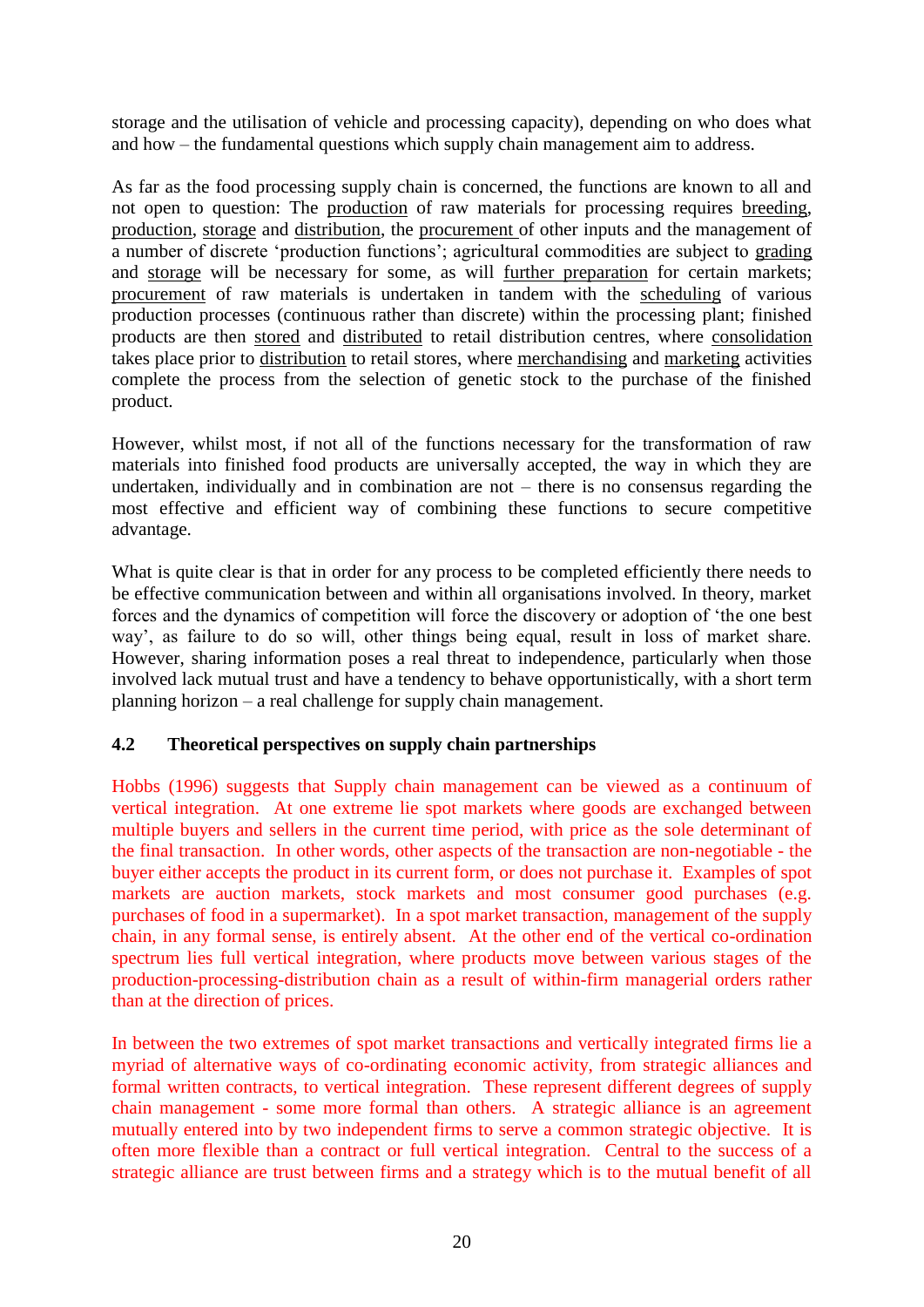the participants; sometimes the alliance may also place legal obligations on the parties. For example, a meat processor might reach an agreement with a group of pig producers to obtain finished pigs of a certain quality, providing producers with a list of acceptable breeders. A meat processor might also introduce a high quality packaged pork product jointly developed with a major retailer under a strategic alliance (Sporleder, 1992).

Under a contract, a firm usually devolves control over various aspects of the supply chain i.e. marketing and/or production of its product - to a buyer. Contracts can be classified into three broad groups (Mighell and Jones, 1963): (1) Market specification contracts represent an agreement by a buyer to provide a market for a seller's output. The seller transfers some risk and the decisions over when the product is sold and how it is marketed to the buyer. Control over the production process, however, remains with the seller. (2) A productionmanagement contract gives more control to the buyer than a market-specification contract. The buyer participates in production management through inspecting production processes and specifying input usage. (3) Even more control rests with the buyer in the case of resource-providing contracts in which the buyer provides a market outlet for the product, supervises its production and supplies key inputs. Often, the buyer may own the product, with the seller paid according to the volume of output. This is the closest contractual arrangement to full vertical integration. For example, a feedstuffs manufacturer might contract with pig producers, supplying feedstuffs, overseeing production methods and marketing the finished pigs.

Quasi vertical integration refers to a relationship between buyers and sellers that involves a long-term contractual obligation where both parties invest resources in the relationship. It differs from full vertical integration because the arrangement ceases at the end of an agreed period of time and the firms remain independent of one another. A joint venture is one example of quasi-integration. Participants share the costs, risks, profits and losses of the venture. Franchises and licences are other examples of quasi vertical integration.

Tapered vertical integration occurs when a firm obtains a proportion of its inputs through backward integration with a supplier. For example, a beef processing firm integrated backwards into beef production could obtain a proportion of its beef supplies from its own farms with the remainder procured from auction markets or direct from beef producers. Alternatively, a firm could transfer a proportion of output forward through its own distribution network with the remainder sold on the open market.

Full vertical integration occurs when one firm carries out two or more consecutive stages of the production-distribution chain. A firm can be integrated forwards (downstream) into distribution or retail functions or backwards (upstream) into supply functions.

An alternative way of viewing supply chain partnerships is proposed by Lorange and Roos (1993), who choose to focus on the degree of interdependency between trading partners. At one extreme lie informal co-operative ventures, low on inter-dependency and easy to get out of, while at the other extreme we find mergers and acquisitions, where the parties are highly inter-dependent and the relationship is very difficult to reverse. In between we find formal co-operative ventures, strategic alliances, joint ventures and joint ownership, representing alternative forms of partnership arrangement with increasing levels of inter-dependence.

Traditionally the marketing literature has viewed exchange between buyers and sellers as taking place on an ad hoc basis in the competitive marketplace. Firms who wished to avoid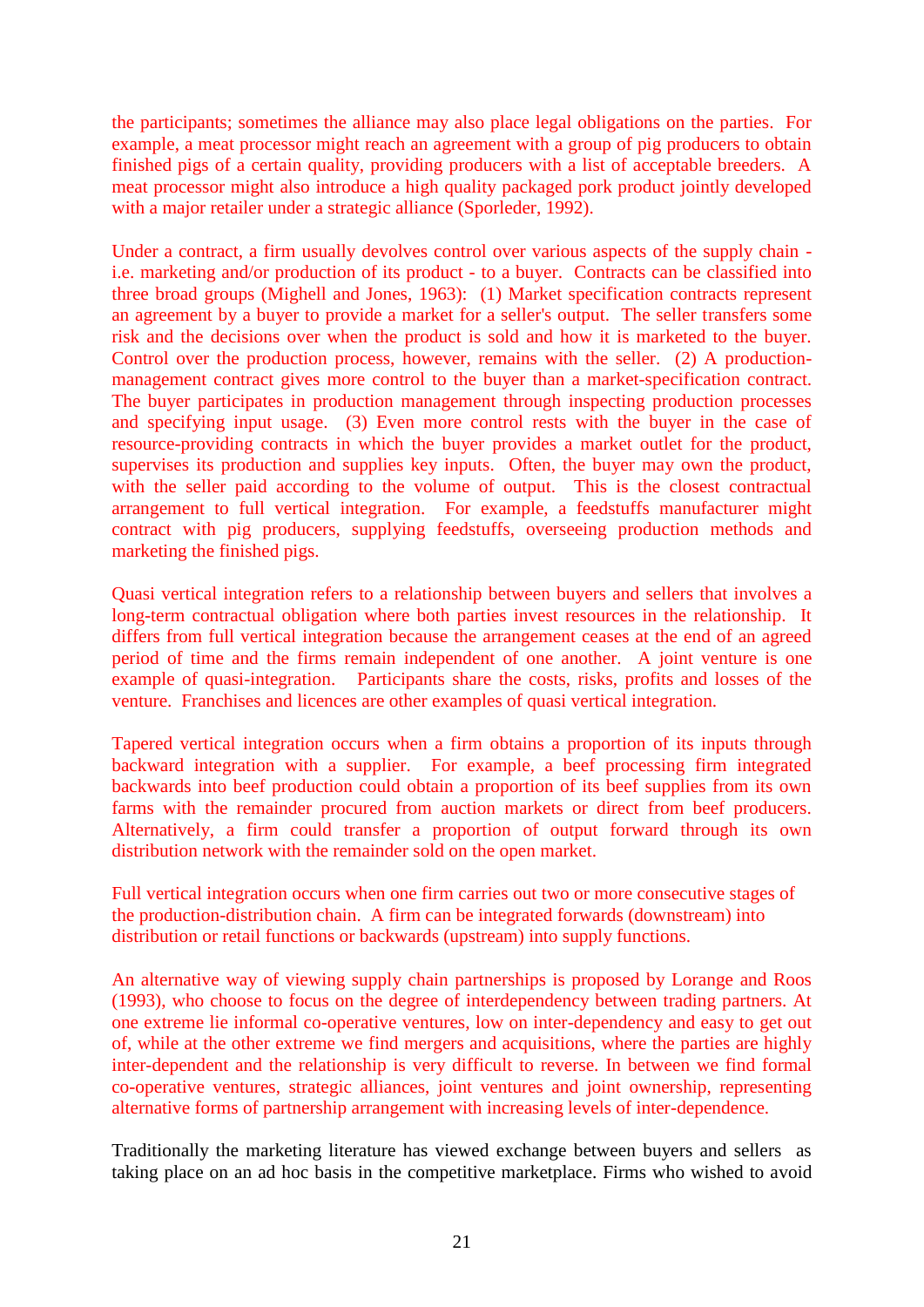the market could do so by backwards or forwards integration. Based on these traditional views of exchange, exchange is conceptualised as existing on a continuum with pure market transactions at one end and hierarchical within firm transactions at the other. In-between these two extremes Williamson (1975) suggested that the market mechanism could be modified through some kind of formal or informal contractual arrangement between the parties involved.

Traditionally, channel relationships have tended to be towards the transactional end of this spectrum (Dawson and Shaw, 1987). Relationships at this end of the spectrum are assumed to be inherently arms length and adversarial (Heide and Stump 1995, Ellram 1991, Carlisle & Parker 1989). In this type of transactional relationship the primary goal of buyers is to minimise the price of purchased goods and services. Spekman (1998) argues that this is done by having a large number of suppliers who can be played off against each other to gain price concessions while still ensuring a continuity of supply. This model of buyer-seller relationships centres on homogeneity of supplies and substitutability of suppliers and as such does little to engender long term co-ordination or co-operation between buyer and supplier. Therefore, the traditional adversarial model is a classic case of win/lose, with both buyers and sellers spending considerable amounts of time searching for ways to capture some of the other party's margin.

The movement away from the traditional model was driven by the competitive pressures of the mid 1970s, such as the oil crisis and the onset of global competition (Lamming, 1993). These pressures exposed the weaknesses of the traditional model which was not able to respond quickly or efficiently to the need to reduce costs or improve quality due to the nature of the dealings between buyers and suppliers. Under this model costs could only be reduced by squeezing suppliers' prices which left them unable to invest in the systems needed to ensure the quality control required by manufacturers. Thus, for example, in the motor industry, where supply chain partnerships originated, Western companies, such as General Motors, engaging in traditional adversarial relationships found themselves losing market share to Japanese manufacturers such as Honda and Toyota who could produce cars of higher quality and at lower cost (Webster 1992, Lamming 1993).

Buyer-seller relationships in Japan involve partnerships with fewer, larger and more talented suppliers who are the sole sources of supply for varying components (Turnbull, Delbridge, Oliver and Wilkinson, 1993). These partnerships are based on co-operation, a full exchange of information, and a commitment to improve quality and reduce price. However one of the key distinguishing features of these relationships is that cost reductions and quality improvements are made by working together. Although suppliers still have to be highly competitive, under partnership arrangements cost reductions are achieved through cooperation rather than confrontation. They state that bargaining is not based on price per se but on how to reach the target price while maintaining a reasonable level of profit for the supplier. Therefore the focus of these relationships is on mutual benefit and as a result trust and collaboration replace mistrust and antagonism.

This pattern of co-operation was virtually unknown in the adversarial sourcing systems of US manufacturers and other researchers suggest that it was these co-operative partnerships that were giving Japanese competitors in numerous industries a competitive advantage against their western competitors. There is therefore a recognition that adversarial arms length purchasing relationships have historically robbed firms of the opportunity to gain a competitive edge.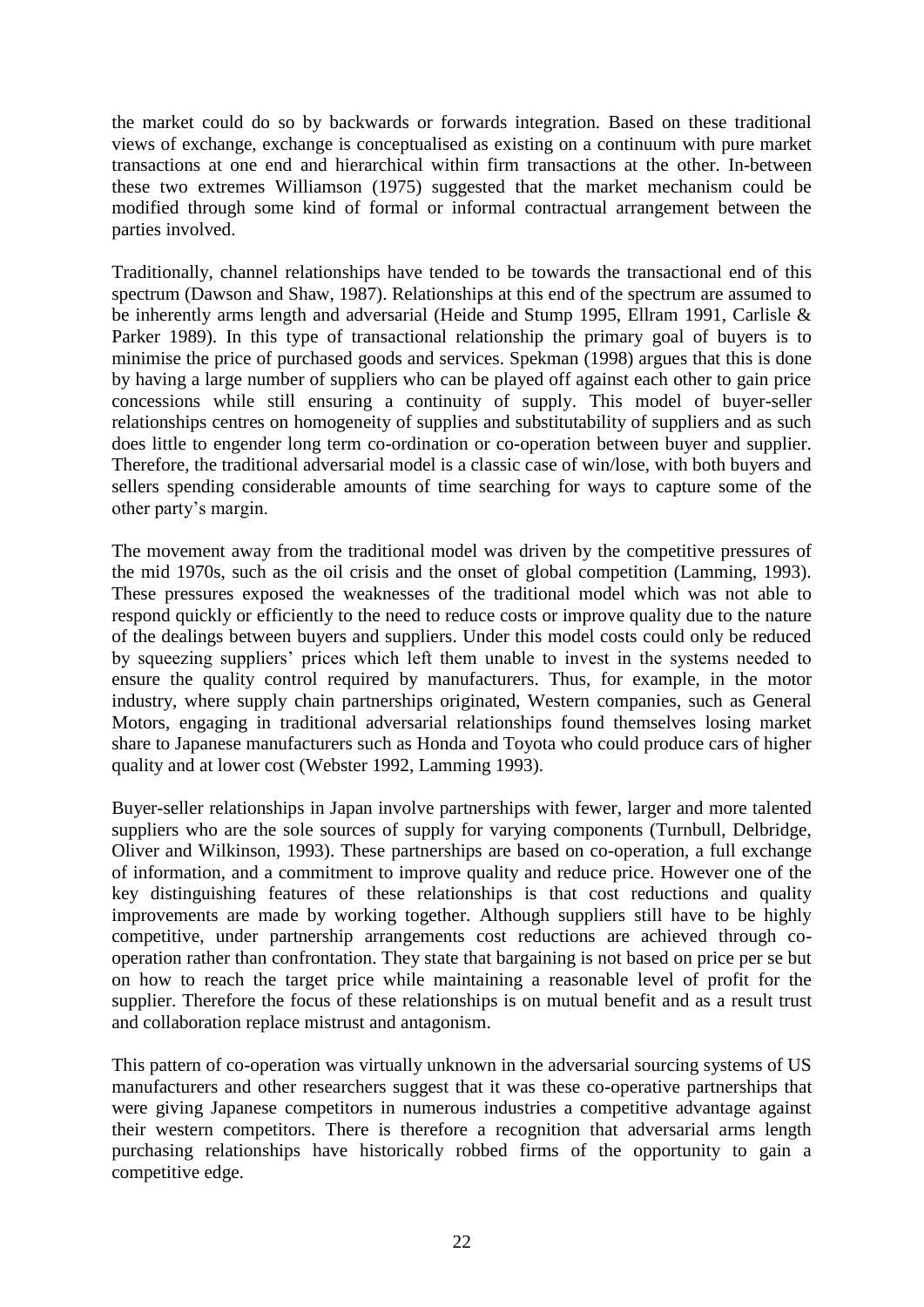Supply chain partnerships have thus emerged as a panacea for improving a firm's competitiveness, and as such the literature suggests that there have been widespread moves to emulate Japanese manufacturing practices, particularly in the automotive industry (Landeros and Monczka 1989; Hamel et al 1989; Lyons et al 1990 Turnbull, Oliver and Wilkinson 1992; Heide & Stump 1995; Mudambi & Schrunder 1996).. However, while most partnership activity may have started in the car industry the movement towards closer relationships is seen to be a general trend that has been reported by numerous researchers in response to each industry's own set of competitive pressures. It is clear that supply chain partnerships are emerging at a pace in the food industry, driven by private incentives to secure market growth, gain market share, improve margins and increase efficiency, and public pressure for transparency, traceability and 'due diligence' throughout the food supply chain.

In discussing the movement towards relationships of a more cooperative nature, Spekman (1988) states that co-operative relationships seek to establish open lines of communication, nurture and sustain longer relationships between trading partners and develop mechanisms to solve differences such that the trading relationship is maintained to the mutual benefit of buyer and seller. He adds that philosophically such a model can only be built if trust and cooperation exist. Galt and Dale (1991) also suggest that emerging long-term supplier relationships require substantial changes in terms of behaviour and attitude. They state that these new types of relationships must be based on common aims, trust, cooperation, mutual dependency and a joint problem solving approach to problems. This is in line with Lyons, Krachenberg and Henke (1989) who argue that the new order of buyer-supplier relationships are characterised by cross functional teams and team decision making, longer term contracts and increased interdependence. The main motivation for developing supply chain partnerships is to gain competitive advantage. Successful companies today are those who have developed and are implementing a supply chain philosophy and that organisations who continue to operate adversarial relationships with suppliers and customers are eroding their competitive advantage. The adoption of a supply chain philosophy will increasingly become a critical success factor as market demands of globalisation, customer expectations and satisfaction and technology drive the requirement to co-operate.

The main motivation for partnering is to gain competitive advantage (Mohr & Spekman 1994). For example, Ellram (1994) states that successful companies today are those who have developed and are implementing a supply chain philosophy and that organisations who continue to operate adversarial relationships with suppliers and customers are eroding their competitive advantage. Ellram also argues that the adoption of a supply chain philosophy will increasingly become a critical success factor as market demands of globalisation, customer expectations and satisfaction and technology drive the requirement to co-operate.

Numerous other researchers also suggest that the creation of closer relationships can help to improve a firm's competitive position and create benefits that are not possible using traditional arms length (Campbell 1988; Spekman 1988; Lyons, Krachenberg & Henke (1989) Munday 1992; Ellram 1991). Indeed, the number of companies entering into or exploring customer/supplier alliances pays testimony to the extent of the perceived benefits involved. Yet, the quantitifcation of the benefits remains elusive to academic researchers.

The potential advantages of partnering from a customer perspective are: (1) easier management of a reduced supply base; (2) less time searching for new suppliers and tendering; (3) increased mutual dependence creates greater stability and loyalty and may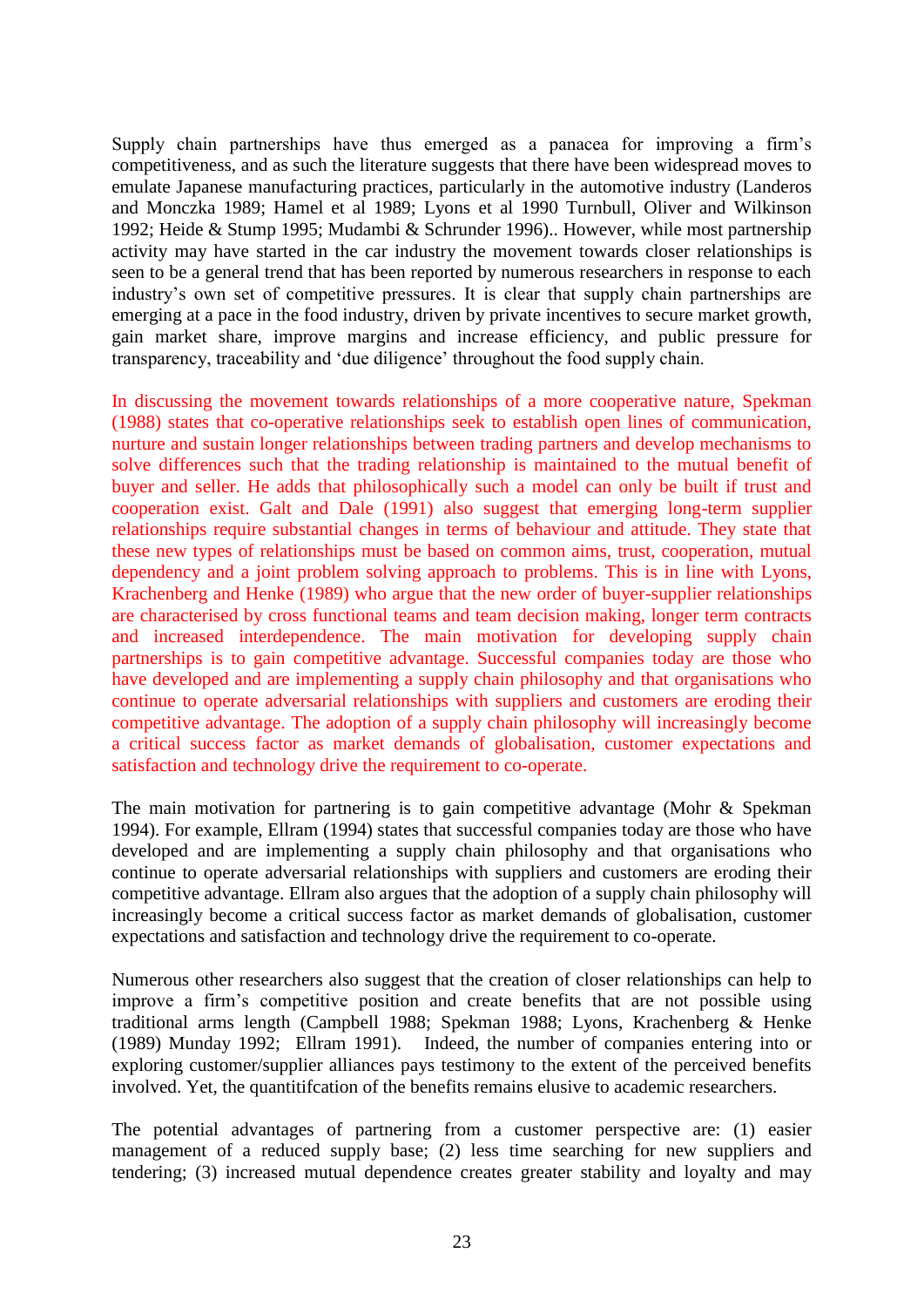increase supplier attention and service in areas such as lead time reliability, greater attention to common problems and priority in times of scarcity; (4) allows for joint planning and information sharing based on mutual trust and benefit; (5) better quality following from involvement of supplier in design, (6) reduced inventory levels, and (7) more stable supply prices (Ellram, 1991& 1994).

The general impression of new buyer-supplier relationships is that manufacturing firms accrue significant advantages while their suppliers face significant disadvantages. Referring to interviews with purchasing managers from firms in a variety of industrial manufacturing industries Lyons, Krachenberg & Henke (1989) suggest that both parties gain and lose something from the new arrangements. They suggest that buyers can benefit from: (1) reduced costs and improved quality; (2) reduced complexity and cost of buying; and (3) enhanced support relationships. On the other hand the disadvantages to buyers were identified as: (1) increased dependence; (2) the challenge of a new negotiating style; (3) less supplier competition; (4) new sources of added costs, (5) implementation of new reward structure; and (6) new and potentially risky channel interactions.

As the degree of partnership increases the buying firm typically enjoys significantly increased short-term productivity improvements and long term strategic advantages. The short term benefits, such as reduced downtime and rework, speedier throughput time and inventory reductions, are strongly related to the extent of the supplier partnership. The longer term benefits, such as reduced cost structure, product sales gains and improved product quality, show an even stronger relationship with the degree of partnership formed.

Suppliers also benefit from adopting a strategy of maintaining long term relationships with their customers compared to employing a transactional approach to servicing customers. Supplier firms in long term relationships are able to achieve a higher level of sales growth compared to suppliers that use a transactional approach to servicing customers. Furthermore they achieve higher profitability by differentially reducing their discretionary expenses and they are able to reduce inventory holding and control costs through more efficient inventory utilisation over time. However, firms in long term relationships often face lower gross margins over time, suggesting that supplier firms are forced to reduce prices to a greater extent than the reduction in costs through more efficient inventory utilisation.

While the majority of researchers have attempted to identify the benefits of supply chain partnerships and the reasons why they are expected to develop further, a number of researchers warn against the doctrine that partnerships are universally desirable. For example, although collaborative partnerships have been widely suggested as a source of competitive advantage they may not be appropriate for every trading relationship (Salmond & Spekman, 1992). When parties recognise that the current state of their business requires no more than a minimal commitment they should agree not to collaborate, since non collaborators can enjoy a very long and profitable trading relationship. Similarly, it is unwise to assume that all trading relationships should warrant equal attention. In some instances establishing close ties may be more costly than beneficial and in other instances a potentially important relationship may be managed poorly and a strategic opportunity lost to competitors. Thus, not all trading relationships should be collaborative and, as Spekman, Kamauff and Myhr (1998) stress, it is acceptable to engage in arms length transactions provided that such behaviour is appropriate.

Researchers generally suggest that the degree to which a partnership can be developed will depend on the nature of the product market (Spekman 1988, Hughes 1996 Jackson 1985,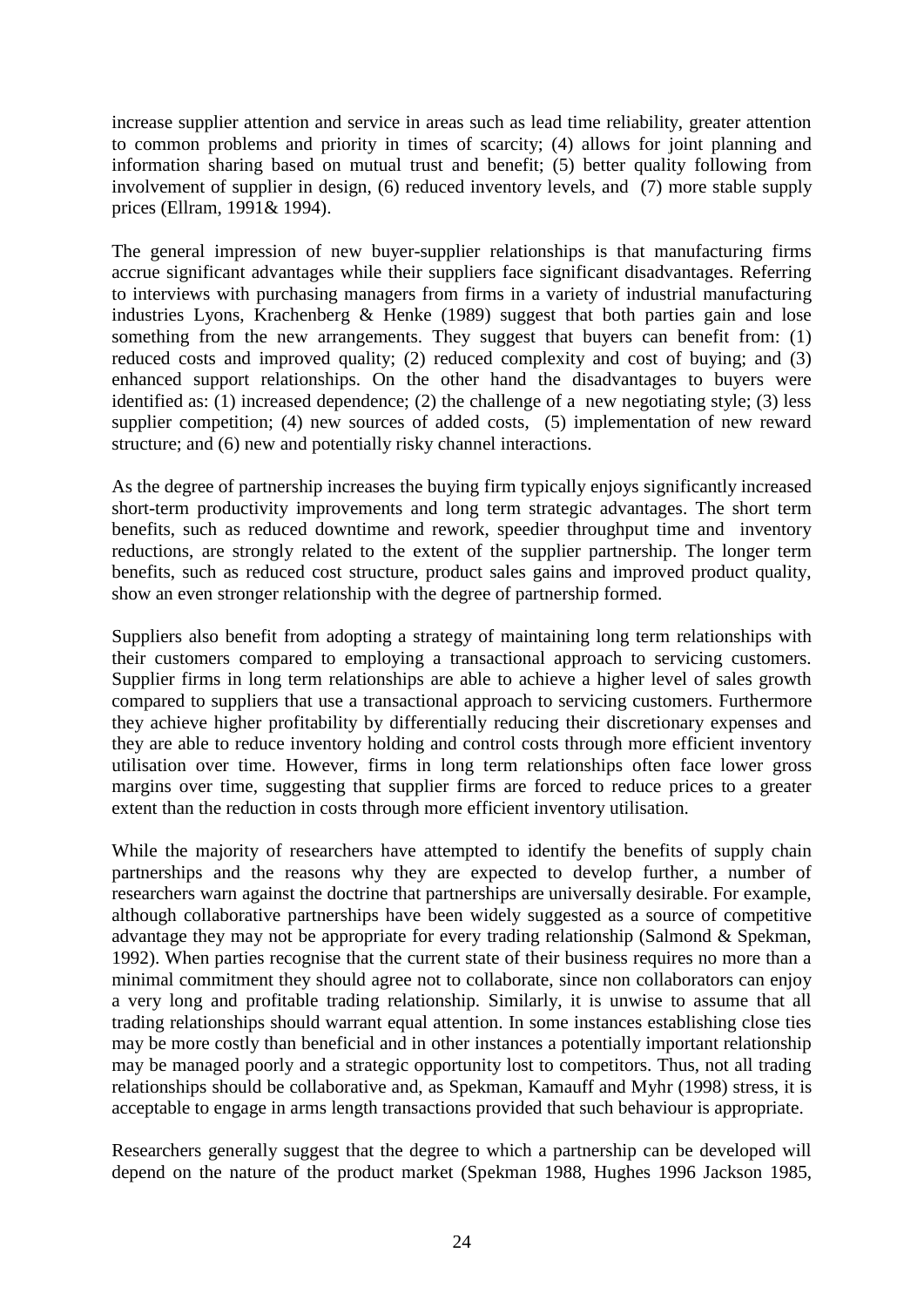Spekman & Johnson 1991, Salmond & Spekman 1992) and the nature of the powerdependence relationship (AT Kearney 1994; Frazier 1983; Gundlach & Cadotte 1994; Kumar et al 1995, Frazier and Antia 1995; Spekman, Kamauff & Myhr 1998). For example, while a more co-operative approach is evident, a number of purchasing decisions involve buying commodity-like goods and for these goods a more adversarial approach might be more appropriate. Collaborative relationships are not likely to be suitable for commodity purchases (even in high volume) and low value added goods. Partners involved in the purchase of these type of products may be linked through an inventory management system but the linkages may not pervade any other aspects of their business. Similarly, the extent of collaboration will be related to which industry they operate in and as such the type of product that is produced. For commodity products, long term contracts, and 'Just- in- time' inventory programs may generally represent the extent of potential collaboration.

#### **4.3 Efficient Consumer Response and the role of the 'Category Captain'**

Effective supply chain management requires trading partners to share long-term strategic objectives, develop mutual trust and work together to identify the most efficient and effective way of reaching their objectives. The emergence of Efficient Consumer Responses (ECR) in the US grocery industry in the early 1990s and its subsequent adoption in Western Europe, gave the process of developing effective supply chain partnerships was given a major boost

The fundamental principle of ECR is that through partnership within the global food supply chain, significant cost reduction (efficiencies) and improved performance (effectiveness) can be achieved through a better allocation of shelf space in the retail store, fewer wasteful promotions and new product introductions and more efficient physical replenishment. The key to the achievement of these goals is shared information, in particular, information on sales gathered at the checkout and transferred directly to suppliers through Electronic Data Interchange (EDI). Using this shared information, manufacturers and retailers can create more consumer value through the supply chain. Specifically, it is suggested that benefits can be accrued in four key areas: New Product Development; Promotions; Category Management; and Product Replenishment (see Table 11).

Whilst ECR brings many potential benefits to both suppliers and retailers, in terms of improvements in efficiency and effectiveness, the biggest opportunity it presents is to enable real supply chain collaboration. By sharing information it enables supply chains to effectively become demand chains, and in so doing to deliver enhannced customer value. For decades, food retailers (buyers) and manufacturers (sellers) have acted more as adversaries than as partners. Even though commercial realities will prevail so that individual entities in the supply chain will still seek competitive advantage, there now exists a framework in which they can co-operate not only to 'grow the cake' but to decide how it will be divided.

| <b>Efficient New</b><br><b>Product</b><br><b>Introductions</b> | <b>Efficient</b><br><b>Promotions</b> | <b>Efficient Range and</b><br><b>Assortment</b> | Efficient<br><b>Product</b><br><b>Replenishment</b> |  |
|----------------------------------------------------------------|---------------------------------------|-------------------------------------------------|-----------------------------------------------------|--|
| Improve success •<br>rate                                      | Improve<br>consumer                   | Match to<br>consumer and                        | Improve on-shelf<br>availability                    |  |
| Reduce time<br>to                                              | targeting                             | shopper needs                                   | Reduce costs                                        |  |

#### **Table 11 The four pillars of ECR**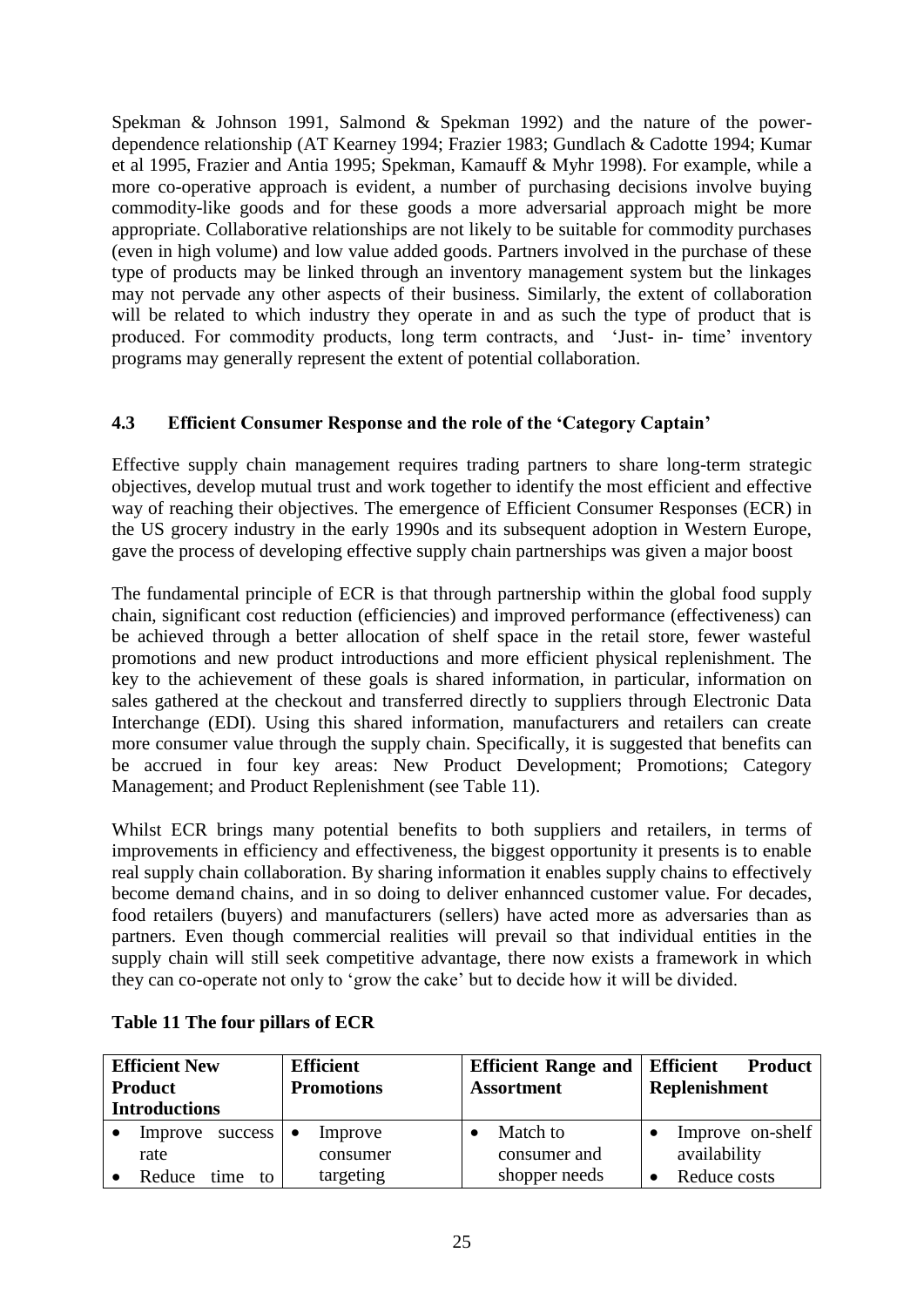| market            | Improve return    | Reduce         | Reduce inventory |
|-------------------|-------------------|----------------|------------------|
| Improve<br>return | on investment     | duplication    |                  |
| on investment     | Co-operation      | Improve return |                  |
| Improve quality   | across the supply | on space       |                  |
| and reduce costs  | chain             |                |                  |

Source**:** Adapted from Christopher, M. 1998. Logistics and Supply Chain Management. Pitman Publishing, U.K.[

Within the ECR paradigm, the concept and practice of category management (CM) has created the position of 'Category Captain'. Retailers may select a 'Category Captain' to work with retail staff to create a plan for the entire category, including competitors' brands and private label brands. The CM planning process, often, leads to a reduction in the number of SKU's being carried by the retailer. As a result, it takes significant objectivity for the category captain to resist the temptation to make a case for delisting its competitors and maximising shelf space for its company's own brands.

The retailers' expectations of 'Category Captains' in FMCG product categories are at a higher level than those who are in the fresh food categories - characterised by smaller-scale companies operating on lower margins, with less resources to invest in category research. Overall, however, the more forward-thinking retailers seek, at a minimum, the following from their preferred suppliers and 'Category captains':

- pro-active relationships across all areas and levels of the business pre-CM and before the major FMCG companies adopted more progressive customer management practices, the relationship between retailer and manufacturer, largely, rested on the manufacturer account manager liaising with the retail buyer. All others were excluded, lest they obfuscate the commercial process. With the arrival of CM and the formation of retail cross-functional category teams and their counterpart teams at the manufacturer level, communication is, generally, encouraged at all levels across the two businesses, for example: shipper with receiver; NPD with NPD; Quality Assurance with the retail technical staff; as well as the respective category team managers;
- increasingly, complete electronic integration is becoming a requirement and, fortunately, as the cost of IT equipment declines, EDI is becoming financially feasible for smallerscale companies. Vendor-managed inventory is becoming the norm for progressive retailers and electronic integration is a sine qua non for this activity;
- sharing a comprehensive range of information directed at improving existing and building future business. As retailers come to terms with the fact that unused piles of scan data is a problem, but, information from carefully analysed sales data is a solution, then, the historic reluctance of the retailer to share data is slowly overcome; particularly, when the supplier provides the analytical capability. However, suppliers must learn to provide information to retailers and to resist the temptation, for example, to withhold notice of a problem until it is too late for the retailer and manufacturer to develop an appropriate solution;
- as identified in the previous section, retailers seek suppliers who show excellence in innovation - in NPD, but also, in supply chain management, finance etc.;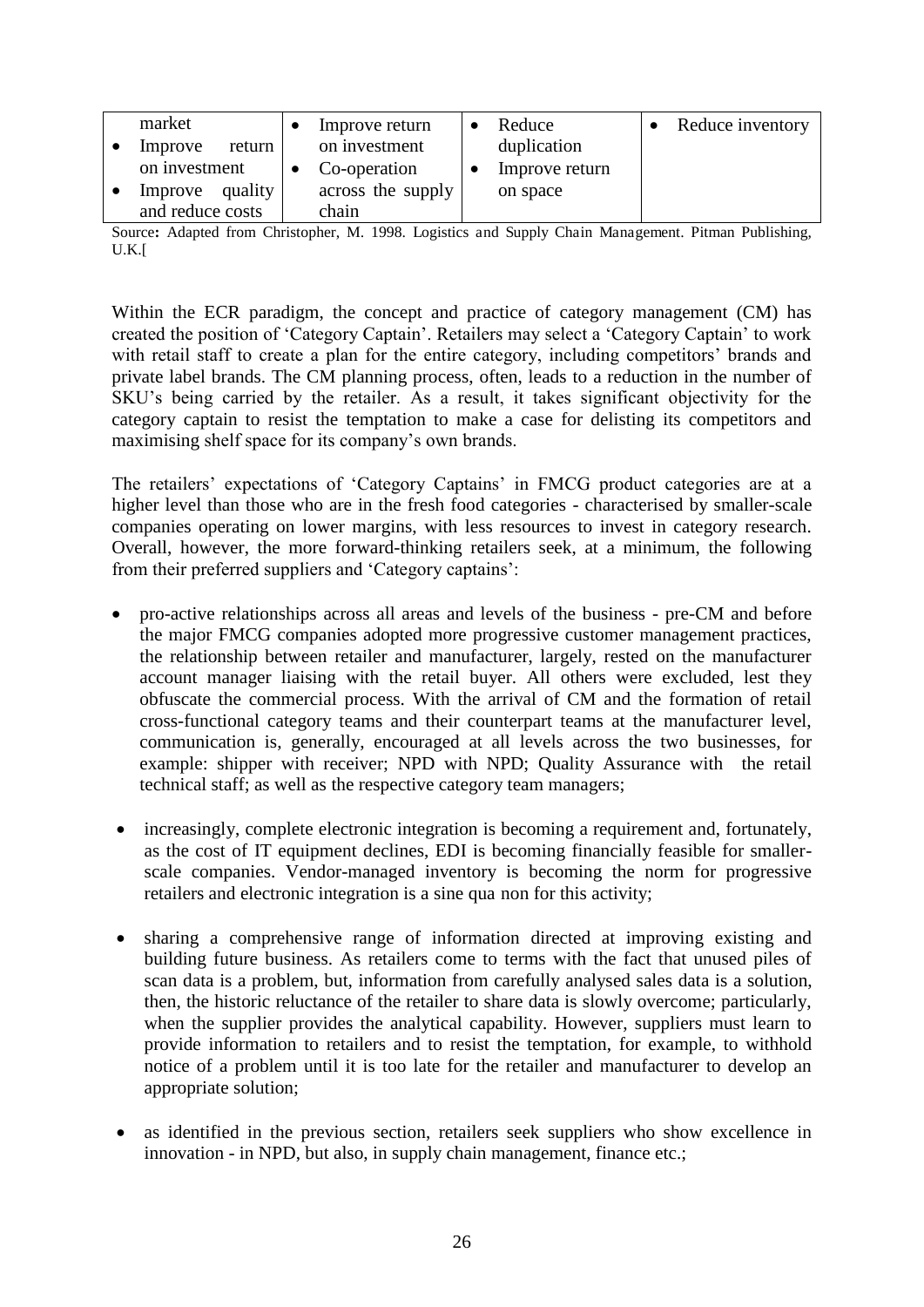- suppliers who understand the role and structure of the category and who can assist the retailer in forecasting its future development. This skill is particularly important in mature food product categories (the majority) in which the supermarket chains have 80+ per cent market share and sales/profitability growth can only come from the application of sound business strategy;
- suppliers who show sufficient commitment to each key customer that they are willing to develop customer-specific products and services;
- and suppliers who have the objectivity and knowledge to develop jointly a strategy for mutual business growth.

Forging successful partnerships between historic adversaries - retailers and manufacturers - is a challenge that stands or falls on both parties committing to the idea, communicating the purpose within their respective organisations and between themselves, and showing continuity of effort (the longer the partnership survives, the more likely it is to last, as the two parties and, particularly the supplier gains the self-confidence to point out problems). In Table 11, the major factors that influence successful establishment and sustained operations of partnerships and alliances are identified. Each of the twenty factors are of significance, but, three that should be reiterated are: clear benefits (although, not necessarily equal benefits) for each partner; partners should share the same long-term objectives; and aim for leadership in quality as it makes it difficult for others to follow.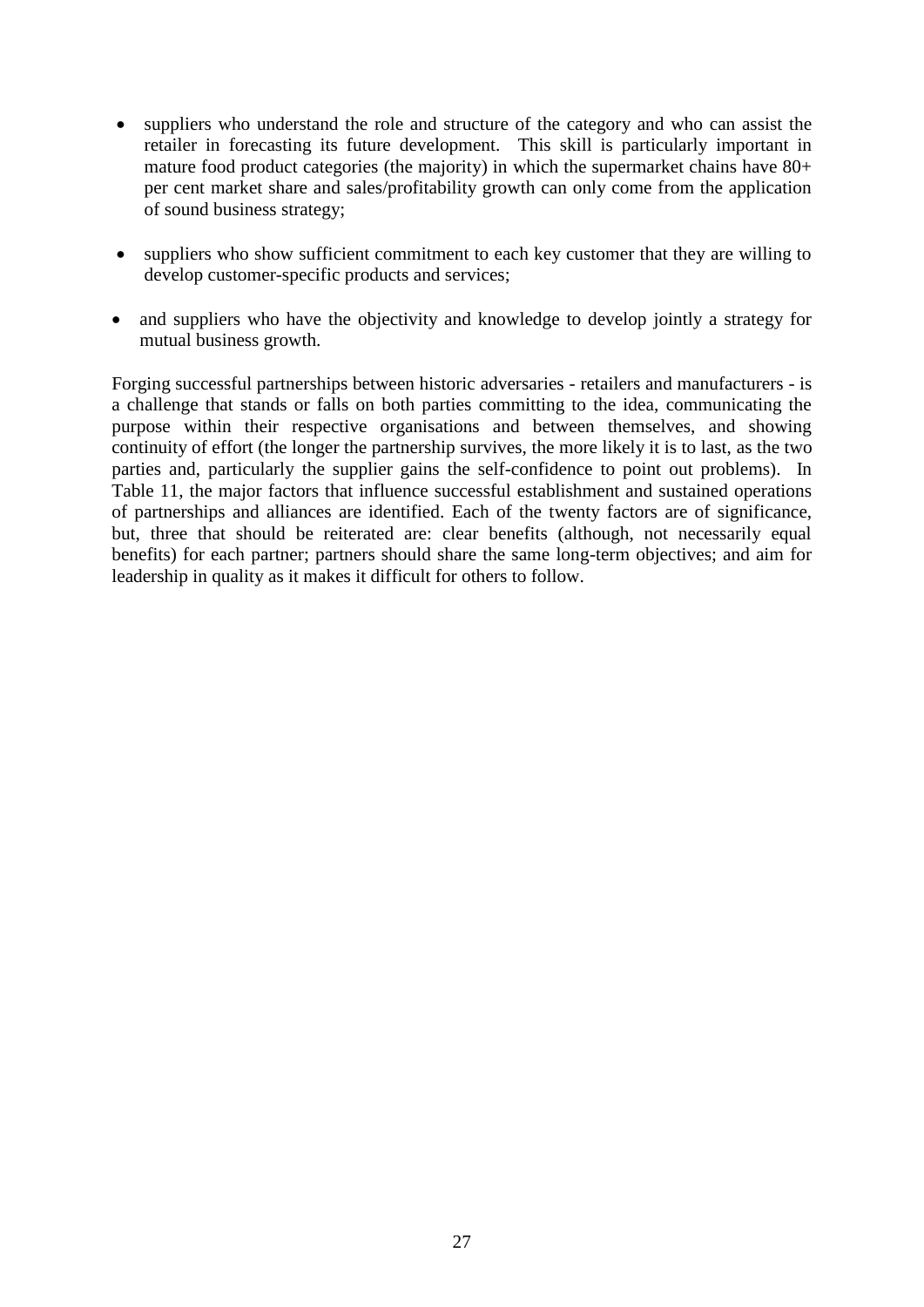#### **Table 11 Major Factors that Influence Successful Establishment and Sustained Operations of Supply Chain Partnerships**

- 1. Clear benefits for all partnership and alliance members.<br>2. Business proposition underpinning the partnership that is
- 2. Business proposition underpinning the partnership that makes long-term commercial sense.
- 3. Focus on specific partnerships, products and markets.
- 4. Build upon successful partnerships.<br>5. Apply lessons learnt from the partnerships.
- 5. Apply lessons learnt from the partnership to gain benefits in other business areas.<br>6. Partners/alliance members should have a good strategic fit.
- Partners/alliance members should have a good strategic fit.
- 7. The commercial relationship should be based on interdependence.<br>8. Companies have similar corporate values and the same commercial
- 8. Companies have similar corporate values and the same commercial ethos.<br>9. Mutual trust and respect.
- 9. Mutual trust and respect.<br>10. Aim high on quality ma
- 10. Aim high on quality make it difficult for others to follow.<br>11. For junior partners: pick a senior partner with a long-term contains
- 11. For junior partners: pick a senior partner with a long-term commercial future<br>12. Build relationships and communication links between all levels of the two bu
- 12. Build relationships and communication links between all levels of the two businesses.<br>13. Gain full endorsement of the venture by the most senior management and strong
- Gain full endorsement of the venture by the most senior management and strong personal commitment of all staff.
- 14. Members should hold a common view on the long-term objectives of the partnership.<br>15. Partnership members should hold a common view of what the final consumer wants.
- 15. Partnership members should hold a common view of what the final consumer wants.<br>16. Raise the veil of secrecy and focus on sharing information required to make the
- Raise the veil of secrecy and focus on sharing information required to make the partnership a success.
- 17. Investment in physical plant and, for horizontal partnerships, joint investment by members builds commitment to the venture.
- 18. Build flexible organisations that meet the specific needs of each partnership.<br>19. Fix problems as they arise delays only serve to disrupt.
- Fix problems as they arise delays only serve to disrupt.
- 20. To ensure success, partnerships require their fair share of commercial good fortune.

Source: Hughes, D. and D. Ray. 1994. Factors Determining Success in Partnerships & Alliances. Pp.199-215. Chapter 10. In Hughes, D. (ed.). **Breaking with Tradition: Building Partnerships & Alliances in the European Food Industry.** Wye College Press, University of London, Wye, Kent, U.K.

#### **4.4 Conclusions**

In the 1950s, manufacturers were the 'Category Captains' – the pivotal point between many raw material suppliers and the myriad of small shops that comprise the independent grocery trade. In Europe and North America, the major retailers have taken over the captaincy. In increasingly concentrated, mature, slow-growth markets, major supermarket companies seek means to differentiate themselves from the competition. One such way is to build unique supply chains – with exclusive commitment from chain members, manufacturers and farmers, and an exclusive range of products. The premium private label product programs of U.K. retailers are addressing exactly this issue; building a product offer that is not directly comparable and, hopefully, discernibly better than immediate competitors. Each retailer wishes to corral the "best" suppliers and, in turn, the "best" raw material producers in their respective supply chains and deny access to these "best" members to the competition.

What is emerging is the antithesis of neo-classical perfect competition, indeed, it is supply chain-based competition. The food industry is not unique in this regard; indeed, co-operation rather than confrontation in the supply chains has underpinned the substantial productivity improvements that have been characteristic of the motor car industry, for example. Members of specific supply chains share a common commercial interest, i.e. increasing the market share and profitability of their supply chain. In supply chains where the relationships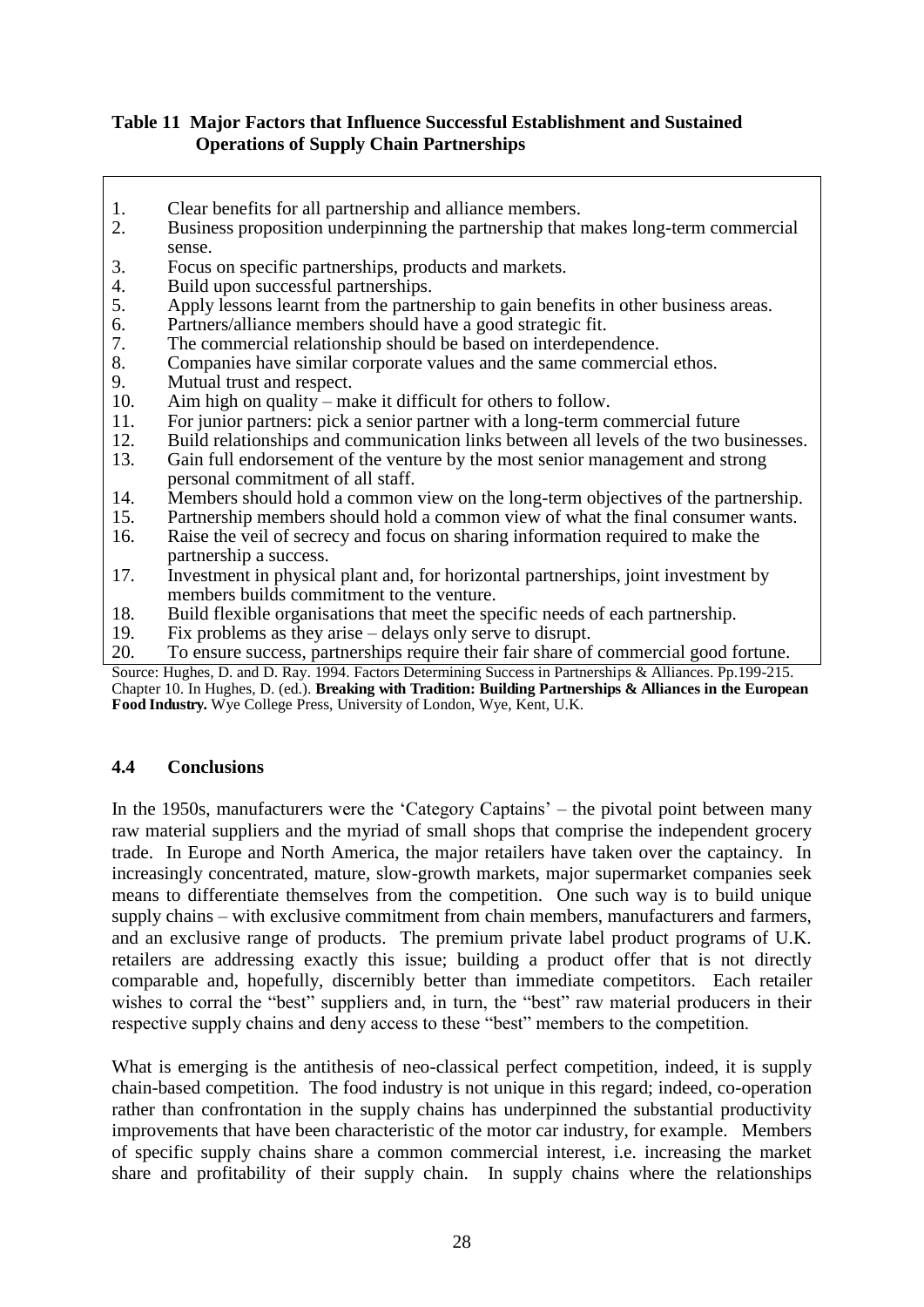between the channel captain and other members is adversarial, then, this mutuality of interest collapses. Unfortunately, in many countries, the retailers – as 'Category Captains – are oriented predominately towards controlling the supply chain, and to doing so through threatening behaviour and engendering fear; the threat of delisting and the fear of being delisted.

Successful supply chains will be those that embrace the notion of the "learning chain". In his seminal work on building learning organisations, Peter Senge identified that "over the long run, superior performance depends on superior learning". Further, "Leaders engaged in building learning organisations ……. (should seek) to change the way businesses operate ……. From a conviction that their efforts will produce more productive organisations, capable of achieving higher levels of organisational success and personal satisfaction than more traditional organisations". Senge identifies three critical areas of skills for establishing a learning organisation, viz. building shared vision, challenging conventional wisdom and current practice without inducing defensiveness, and engaging in systems thinking. These three skills are directly relevant to building a "learning chain". Unfortunately, they are not skills that are abundantly evident or, indeed, available in the skill set of many senior retail category managers as we enter a new century.

#### **5. SUMMARY**

Competition in the food industry of the  $21<sup>st</sup>$  Century is being played on a global field, with fewer, larger, global players battling for market share. The stalemate which results from global retailers confronting global manufacturers has been broken by the introduction of Efficient Consumer Response (ECR) and the realisation that co-operation between trading partners is more effective than confrontation. Traditional inter-firm competition is being superseded by competition between supply chains, as retailers and manufacturers alike seek competitive advantage through strategic supply chain partnerships. The food industry has been slow to emulate the success of the motor industry and it is only in recent years that supply chain management has made its way onto the boardroom agendas of the world's leading food manufacturers. However, the introduction of ECR in the 1990s, represented a paradigm shift in the operation of the food supply chain, with adversarial trading relationships being replaced by co-operation and co-ordination, facilitated by a willingness to exchange information of both strategic and operational importance. As a result, the world's leading food manufacturers are shaving days off of production lead times, weeks off of inventory levels and months off of New Product Development (NPD) cycles, delivering a more effectively managed range of carefully targeted products and services to increasingly diverse groups of consumers, at substantially lower costs. The commodity sectors have still a long way to catch up, but it is evident that throughout the global food industry supply chain management is here to stay and likely to remain a key point of focus for the leading players in the future.

#### **REFERENCES**

Brandenburger, A.M. and Nalebuff, B.J.(1996), Co-opetiton, Doubleday, New York.

Bhote, K.R. (1989), Strategic Supply Management, Amacom, New York.

Carlisle, J. and Parker, R. (1989), Beyond Negotiation, Wiley, Chichester.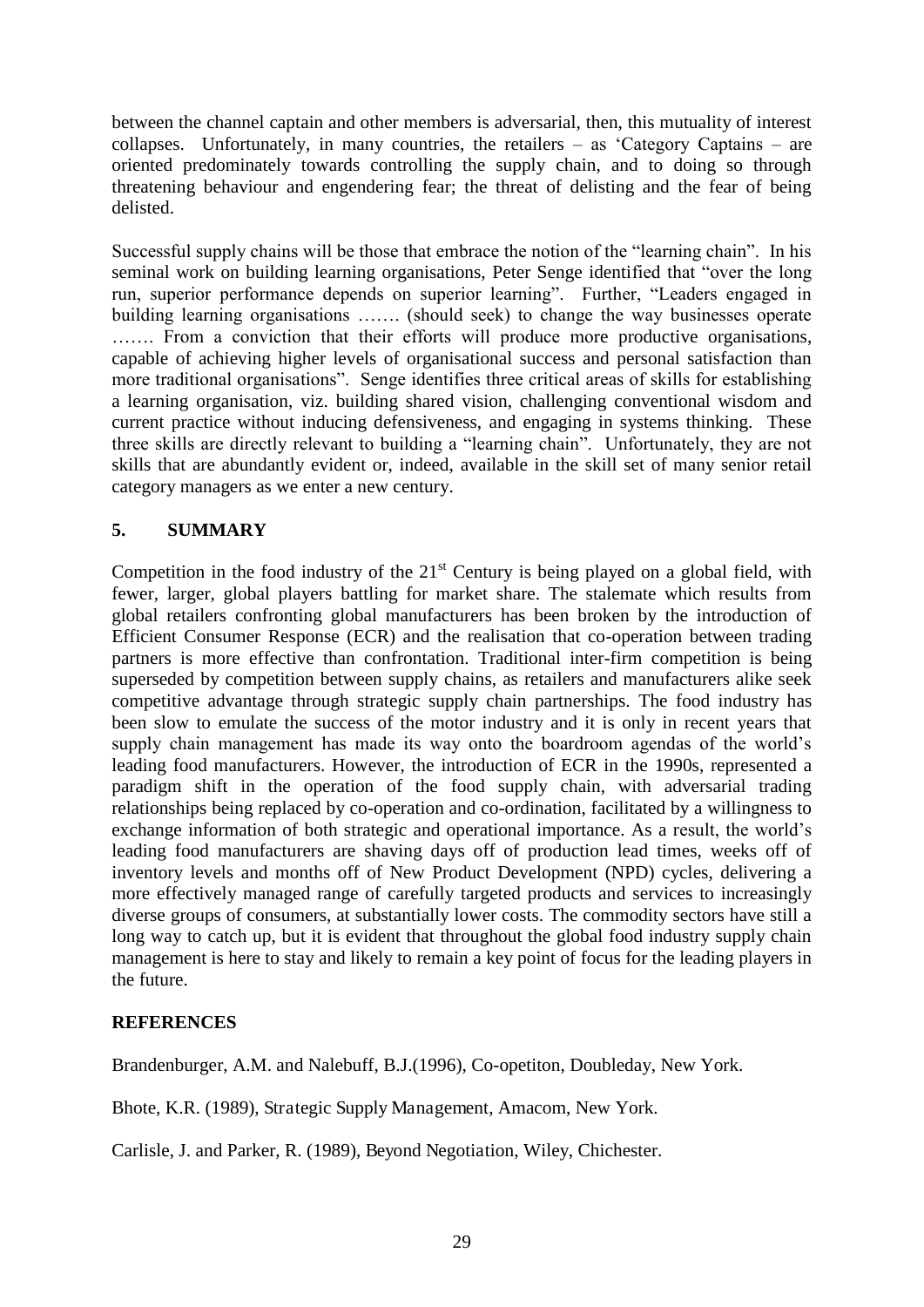Christopher, M. 1992. Logistics and Supply Chain Management. Pitman Publishing, U.K

Christopher, M (1997), Marketing Logistics, Butterworth Heinemann, Oxford.

Connor, J.M. and W.A. Shiek. 1997. Food Processing: An Industrial Powerhouse in Transition. Second Edition. John Wiley & Sons, New York, U.S.A

Cooper M And Ellram L, 1993. Characteristics Of Supply Chain Management And The Implications For Purchasing And Logistics Strategy, The International Journal of Logistics Management, Vol.4, No.2.

Cox, A. and Lamming, R. 1997. Managing Supply in the Firm of the Future, European Journal of Purchasing and Supply Management, No.2

Cox, A. 1999. Power, value and supply chain management, International Journal of Supply Chain Management, Vol.4, No.4

Ellram, L. 1995. Partnering Pitfalls and Success Factors ,International Journal of Purchasing and Materials Management, Spring 1995.

Fearne, A. & Mawson, E. 1997. "Partnerships and alliances in the food service sector opportunities with fast food restaurant chains", Farm Management Journal, Vol.9, No.11

Fearne, A. 1998. The evolution of partnerships in the meat supply chain: insights from the British beef industry, International Journal of Supply Chain Management, vol.3, No.4.

Fearne, A. & Hughes, D. 1999. Success factors in the fresh produce supply chain: insights from the UK, International Journal of Supply Chain Management, Vo.4, No.3.

Gattorna, J.L. and Walters, D.W. (1996), Managing the Supply Chain, Macmillan, Basingstoke.

Hamel, G. and Prahalad, C.K. (1990) "The Core Competence of the Corporation", Harvard Business Review, (May-June).

Harland C, 1996. Supply Chain Management: Relationships, Chains And Networks, British Journal Of Management, Vol 7.

Harlow P, 1994. Category management: A new era in EMCG buyer-supplier relationships, Journal of Brand Management, Vol.2, No.5.

Harrison, A (1993), Just-in-Time Manufacturing in Perspective, Prentice Hall, London.

Hines, P. (1994), Creating World Class Suppliers, Pitman, London.

Hobbs,J. 1996. A transaction cost approach to supply chain management, International Journal of Supply Chain Management, Vol.1, No.2.

Houlihan, J (1988), "Exploiting the Industrial Supply Chain", in Mortimer, J (ed)., Logistics in Manufacturing, IFS Publications, London.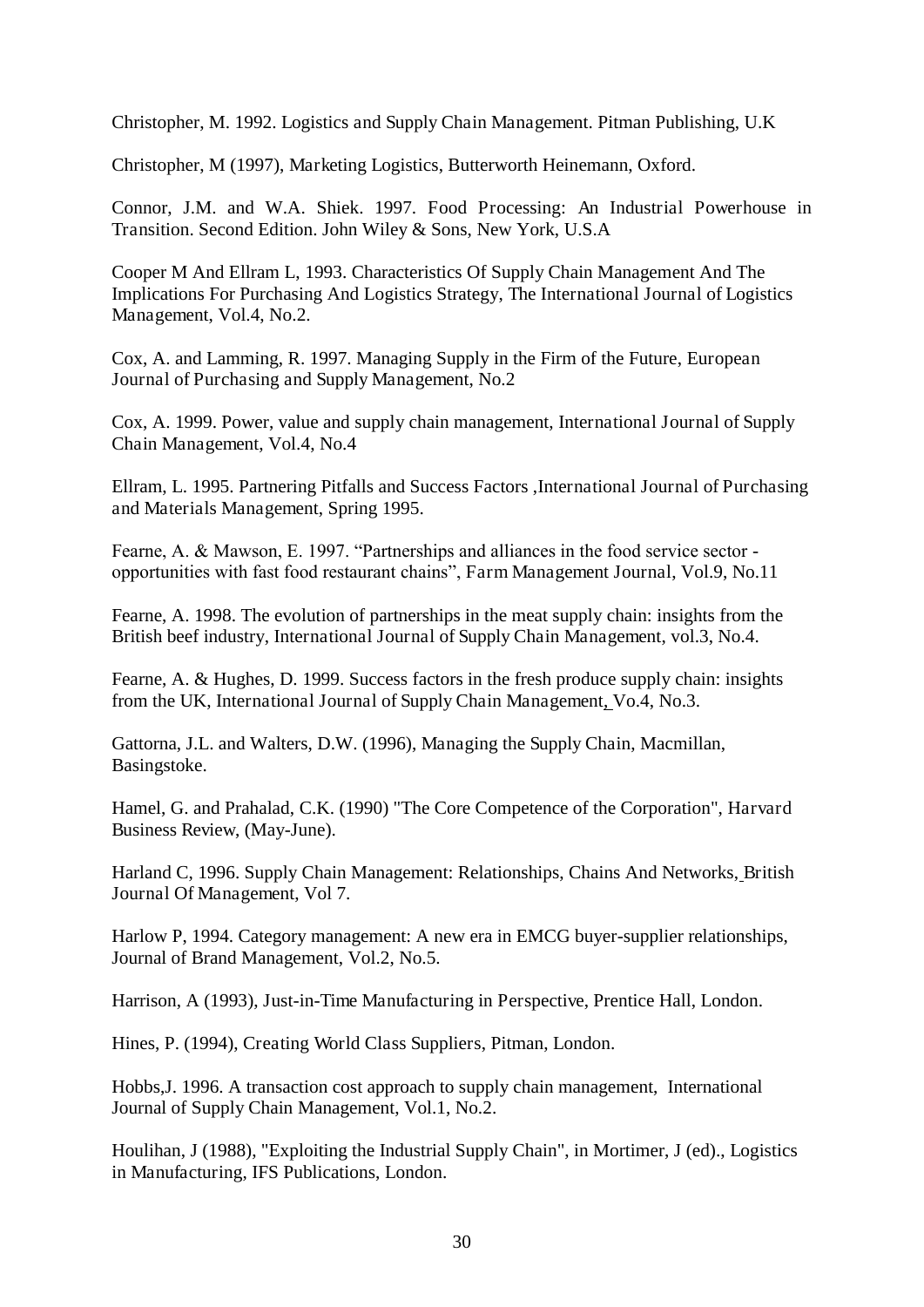Hughes, D. and D. Ray. 1994. Factors Determining Success in Partnerships & Alliances. Chapter 10. In Hughes, D. (ed.). **Breaking with Tradition: Building Partnerships & Alliances in the European Food Industry.** Wye College Press, University of London, Wye, Kent, U.K.

Hughes, D. and D. Ray. 1999. The Global Food Industry in the  $21<sup>st</sup>$  Century, Food Industry Management, Wye College, University of London.[

Kay, J, (1993), Foundations of Corporate Success, OUP, Oxford.

Kumar, N.1996. The Power of Trust in Manufacturer/Retailer Relationships, Harvard Business Review, Nov.Dec, 1996.

Lamming, R. (1993), Beyond Partnership, Prentice Hall, New York.

Lewis, J.D. (1990), Partnerships For Profit, Free Press, New York.

Lorange, P. & Roos, J. 1993. Strategic Alliances: formation, implementation and evolution, Blackwell Business.

Marion, B.W. 1998. Changing Power Relationships in US Food Industry: Brokerage Arrangements for Private Label Products. Pp. 85-93. Agribusiness. Volume 14, No. 2. 1998

Mighell, R.L. and Jones, L.A. (1963). Vertical Coordination in Agriculture, USDA ERS-19, Washington DC.

Moore, J.F. (1996), The Death of Competition, Harper Collins, New York.

Moss-Kanter, R. 1994. Collaborative Advantage: The Art of Alliances, Harvard Business Review, July-Aug 1994.

O'Keeffe, M. 1996. Establishing supply chain partnerships: lessons from Australian agribusiness, International Journal of Supply Chain Management, Vol.3, No.1.

Passingham, J.1998. Grocery Retailing and the Loyalty Card. Pp. 55-63. Journal of the Market Research Society. Volume 40, No. 1. 1998.

Porter, M. 1980. Competitive Strategy. Chapter 2, pp. 34-46. The Free Press. Macmillan Publishing, U.S.A.

Porter, M. 1985. Competitive Advantage. The Free Press. Macmillan Publishing, U.S.A.

Sako, M (1992), Prices, Quality and Trust, CUP, Cambridge.

Saunders, M. (1994), Strategic Purchasing and Supply Chain Management, Pitman, London.

Senge, P.M. 1990. *The Leader's New Work: Building Learning Organizations*. Sloan Management Review, 7, Autumn 1990.

Sporleder, T.L. (1992). Managerial Economics of Vertically Coordinated Agricultural Firms,